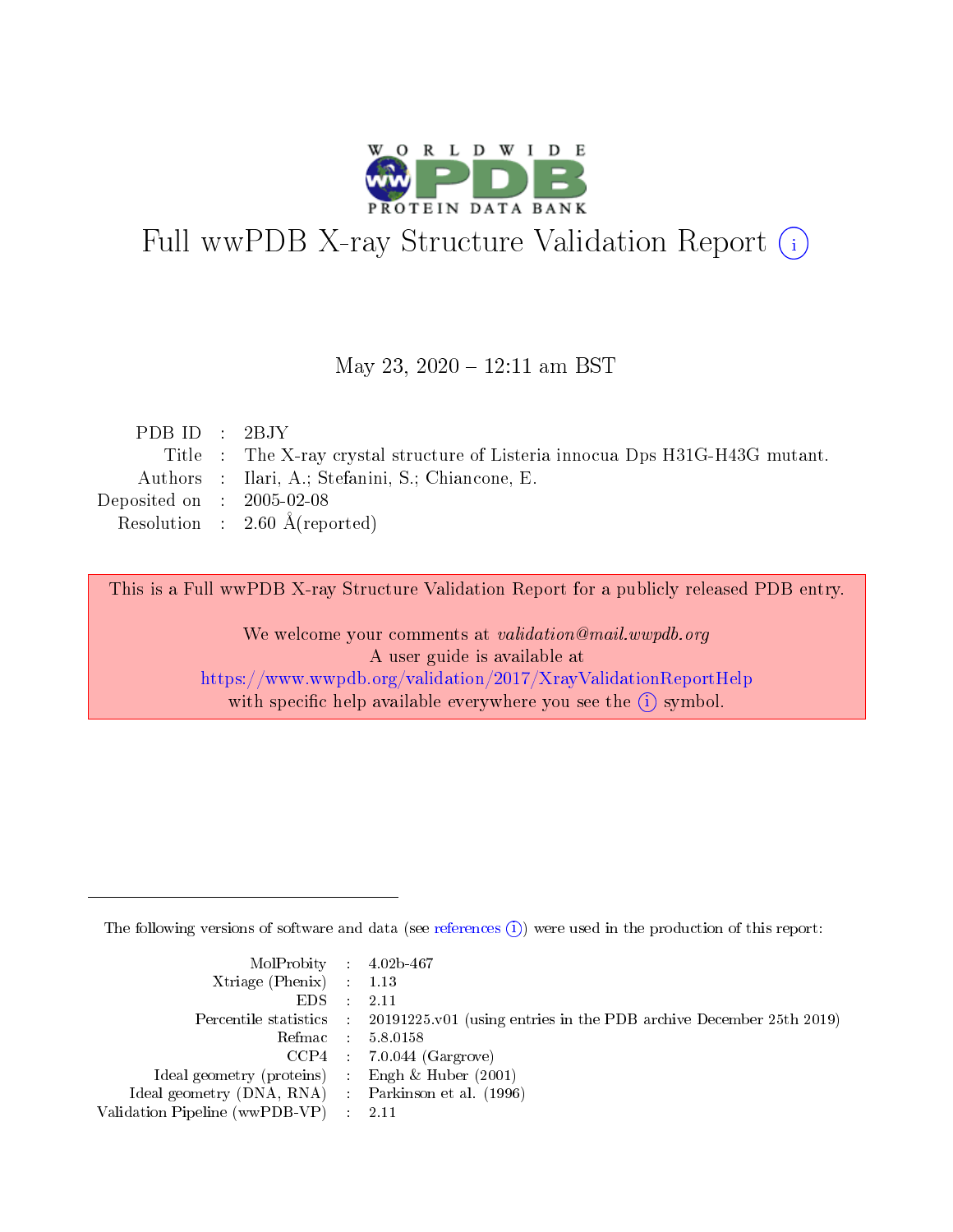# 1 [O](https://www.wwpdb.org/validation/2017/XrayValidationReportHelp#overall_quality)verall quality at a glance  $(i)$

The following experimental techniques were used to determine the structure: X-RAY DIFFRACTION

The reported resolution of this entry is 2.60 Å.

Percentile scores (ranging between 0-100) for global validation metrics of the entry are shown in the following graphic. The table shows the number of entries on which the scores are based.



| Metric                | Whole archive<br>$(\#\text{Entries})$ | Similar resolution<br>$(\#\text{Entries},\,\text{resolution}\,\,\text{range}(\textup{\AA}))$ |
|-----------------------|---------------------------------------|----------------------------------------------------------------------------------------------|
| $R_{free}$            | 130704                                | $3163(2.60-2.60)$                                                                            |
| Clashscore            | 141614                                | $3518(2.60-2.60)$                                                                            |
| Ramachandran outliers | 138981                                | $3455(2.60-2.60)$                                                                            |
| Sidechain outliers    | 138945                                | $3455(2.60-2.60)$                                                                            |
| RSRZ outliers         | 127900                                | $3104(2.60-2.60)$                                                                            |

The table below summarises the geometric issues observed across the polymeric chains and their fit to the electron density. The red, orange, yellow and green segments on the lower bar indicate the fraction of residues that contain outliers for  $>=3, 2, 1$  and 0 types of geometric quality criteria respectively. A grey segment represents the fraction of residues that are not modelled. The numeric value for each fraction is indicated below the corresponding segment, with a dot representing fractions  $\epsilon=5\%$  The upper red bar (where present) indicates the fraction of residues that have poor fit to the electron density. The numeric value is given above the bar.

| Mol | Chain        | Length | Quality of chain     |     |                                   |
|-----|--------------|--------|----------------------|-----|-----------------------------------|
|     | А            | 156    | 3%<br>79%            | 13% | $\bullet$<br>$\bullet$            |
|     |              |        | $\%$                 |     |                                   |
|     | B            | 156    | 74%                  | 19% | $\bullet$ . $\bullet$ . $\bullet$ |
|     | $\rm C$      | 156    | 80%                  | 12% | $\cdots$                          |
|     | D            | 156    | $2\%$<br>81%         | 12% | $\cdots$                          |
|     | E            | 156    | $\frac{0}{6}$<br>81% | 10% | $\cdots$                          |
|     | $\mathbf{F}$ | 156    | $\frac{0}{6}$<br>77% | 14% | $\ddot{\phantom{a}}$<br>$\bullet$ |

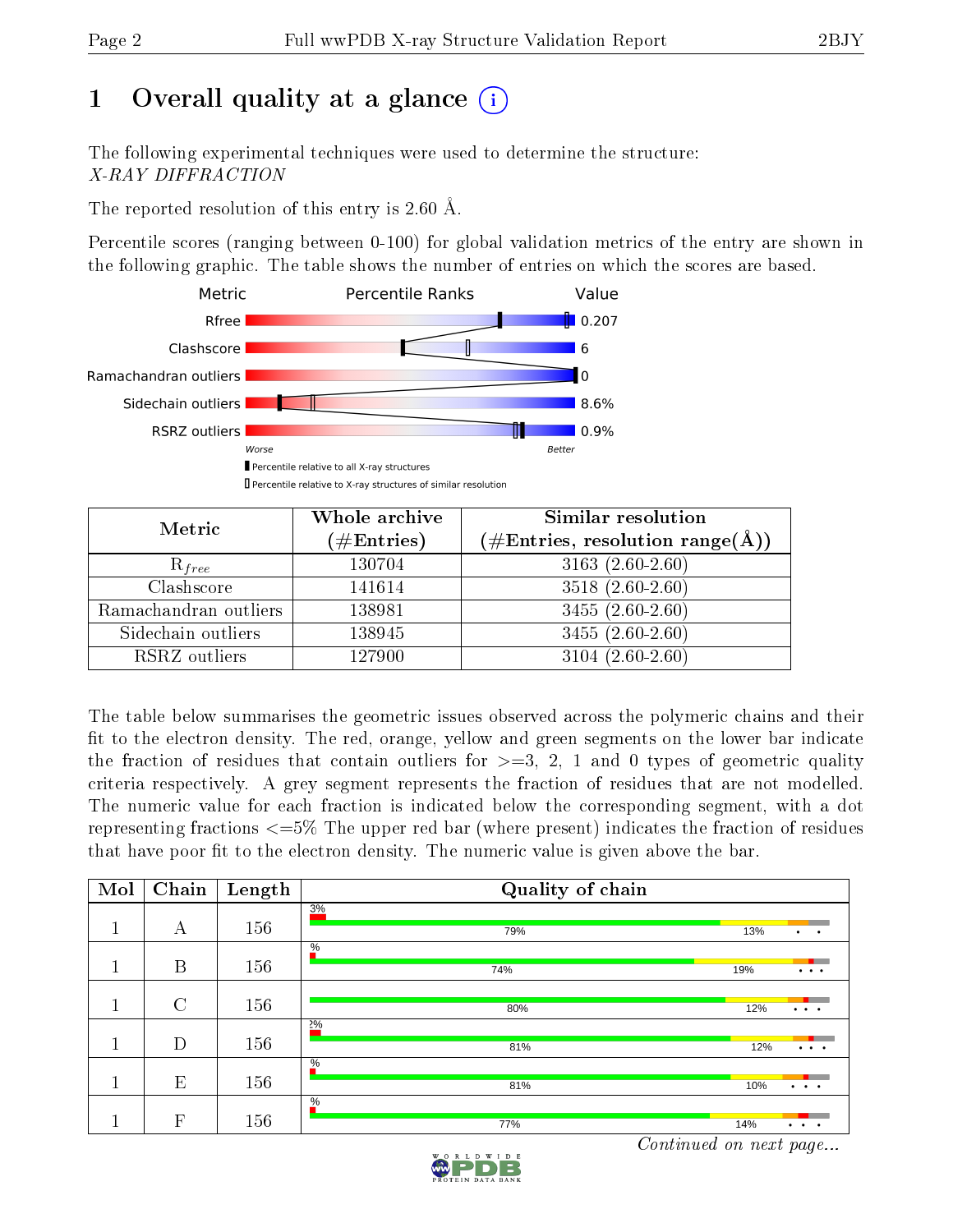| Mol | $\overline{\text{Chain}}$ | Length | Quality of chain     |     |                                                                                             |
|-----|---------------------------|--------|----------------------|-----|---------------------------------------------------------------------------------------------|
| 1   | $\rm G$                   | 156    | 81%                  | 12% | $\cdots$                                                                                    |
| -1  | H                         | 156    | 72%                  | 18% | $5\% \cdot \cdot$                                                                           |
|     | I                         | 156    | $2\%$<br>76%         | 16% | $\bullet$ , $\bullet$ , $\bullet$                                                           |
|     | J                         | 156    | 72%                  | 19% | $\bullet$ , $\bullet$ , $\bullet$                                                           |
|     | K                         | 156    | $\frac{0}{6}$<br>74% | 18% | $\cdots$                                                                                    |
|     | $\Gamma$                  | 156    | $\frac{0}{6}$<br>79% | 13% | $\begin{array}{cccccccccccccc} \bullet & \bullet & \bullet & \bullet & \bullet \end{array}$ |

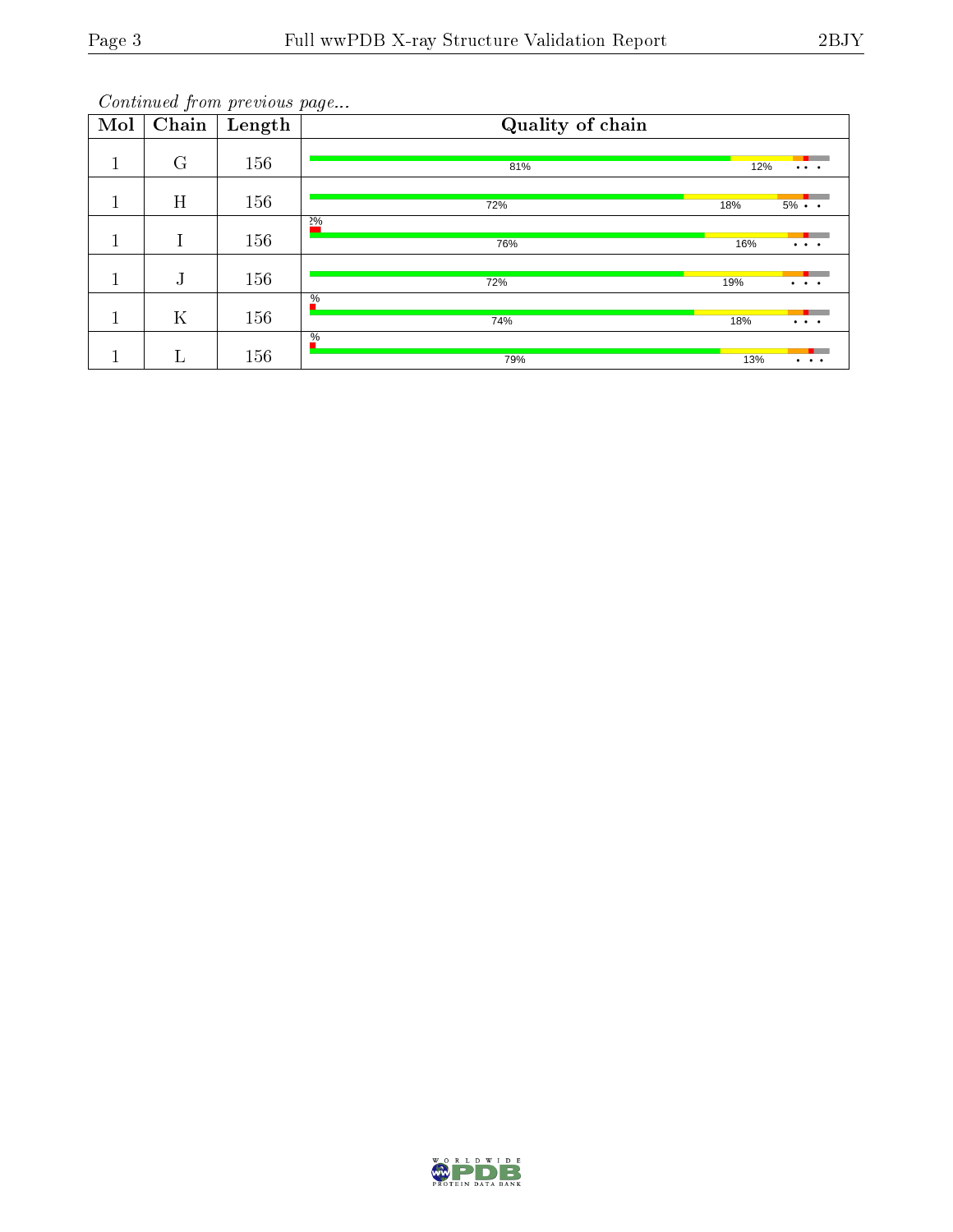# 2 Entry composition (i)

There are 2 unique types of molecules in this entry. The entry contains 14696 atoms, of which 0 are hydrogens and 0 are deuteriums.

In the tables below, the ZeroOcc column contains the number of atoms modelled with zero occupancy, the AltConf column contains the number of residues with at least one atom in alternate conformation and the Trace column contains the number of residues modelled with at most 2 atoms.

| Mol          | Chain            | Residues |       |                | Atoms                 |                |                         | ZeroOcc          | AltConf          | <b>Trace</b>     |  |  |  |  |  |  |  |
|--------------|------------------|----------|-------|----------------|-----------------------|----------------|-------------------------|------------------|------------------|------------------|--|--|--|--|--|--|--|
| $\mathbf{1}$ | $\mathbf{A}$     | 150      | Total | $\mathcal{C}$  | $\overline{\rm N}$    | $\overline{O}$ | $\overline{S}$          | $\boldsymbol{0}$ | $\boldsymbol{0}$ | $\overline{0}$   |  |  |  |  |  |  |  |
|              |                  |          | 1210  | 776            | 192                   | 235            | $\overline{7}$          |                  |                  |                  |  |  |  |  |  |  |  |
| $\mathbf{1}$ | $\boldsymbol{B}$ | 151      | Total | $\mathcal{C}$  | ${\rm N}$             | $\overline{O}$ | $\overline{S}$          | $\boldsymbol{0}$ | $\boldsymbol{0}$ | $\overline{0}$   |  |  |  |  |  |  |  |
|              |                  |          | 1216  | 779            | 193                   | 237            | $\overline{7}$          |                  |                  |                  |  |  |  |  |  |  |  |
| $\mathbf{1}$ | $\mathcal{C}$    | 150      | Total | $\mathcal{C}$  | ${\rm N}$             | $\overline{O}$ | $\overline{S}$          | $\boldsymbol{0}$ | $\boldsymbol{0}$ | $\boldsymbol{0}$ |  |  |  |  |  |  |  |
|              |                  |          | 1210  | 776            | 192                   | $235\,$        | $\overline{7}$          |                  |                  |                  |  |  |  |  |  |  |  |
| $\mathbf{1}$ | ${\bf D}$        | 150      | Total | $\mathcal{C}$  | ${\rm N}$             | $\overline{O}$ | $\overline{S}$          | $\boldsymbol{0}$ | $\mathbf{1}$     | $\boldsymbol{0}$ |  |  |  |  |  |  |  |
|              |                  |          | 1214  | 778            | 192                   | 237            | $\overline{7}$          |                  |                  |                  |  |  |  |  |  |  |  |
| $\mathbf{1}$ | E                | 150      | Total | $\mathcal{C}$  | ${\bf N}$             | $\overline{O}$ | $\mathbf S$             | $\boldsymbol{0}$ | $\boldsymbol{0}$ | $\boldsymbol{0}$ |  |  |  |  |  |  |  |
|              |                  |          | 1210  | 776            | 192                   | 235            | $\overline{7}$          |                  |                  |                  |  |  |  |  |  |  |  |
| $\mathbf{1}$ | $\mathbf F$      | 150      | Total | $\mathcal{C}$  | ${\rm N}$             | $\overline{O}$ | $\mathbf S$             | $\boldsymbol{0}$ | $\boldsymbol{0}$ | $\overline{0}$   |  |  |  |  |  |  |  |
|              |                  |          | 1210  | 776            | 192                   | $235\,$        | $\overline{7}$          |                  |                  |                  |  |  |  |  |  |  |  |
| $\mathbf{1}$ | G                | 150      | Total | $\mathcal{C}$  | ${\rm N}$             | $\overline{O}$ | $\overline{S}$          | $\boldsymbol{0}$ | $\boldsymbol{0}$ | $\overline{0}$   |  |  |  |  |  |  |  |
|              |                  |          | 1210  | 776            | 192                   | $235\,$        | $\overline{7}$          |                  |                  |                  |  |  |  |  |  |  |  |
| $\mathbf{1}$ | H                | 149      | Total | $\mathcal{C}$  | ${\bf N}$             | $\overline{O}$ | $\overline{S}$          | $\overline{0}$   | $\mathbf{1}$     | $\boldsymbol{0}$ |  |  |  |  |  |  |  |
|              |                  |          | 1207  | 773            | 191                   | 236            | $\overline{7}$          |                  |                  |                  |  |  |  |  |  |  |  |
| $\mathbf{1}$ | $\mathbf I$      | 150      | Total | $\mathcal{C}$  | ${\bf N}$             | $\overline{O}$ | $\overline{\mathrm{s}}$ | $\boldsymbol{0}$ | $\boldsymbol{0}$ | $\overline{0}$   |  |  |  |  |  |  |  |
|              |                  |          | 1210  | 776            | 192                   | $235\,$        | $\overline{7}$          |                  |                  |                  |  |  |  |  |  |  |  |
| $\mathbf{1}$ | ${\bf J}$        | 150      | Total | $\overline{C}$ | $\overline{\rm N}$    | $\overline{O}$ | $\overline{S}$          | $\boldsymbol{0}$ | $\boldsymbol{0}$ | $\boldsymbol{0}$ |  |  |  |  |  |  |  |
|              |                  |          | 1210  | 776            | 192                   | 235            | $\overline{7}$          |                  |                  |                  |  |  |  |  |  |  |  |
| $\mathbf{1}$ | $\mathbf K$      | 149      | Total | $\mathcal{C}$  | $\overline{\text{N}}$ | $\overline{O}$ | $\overline{\mathrm{s}}$ | $\boldsymbol{0}$ | $\boldsymbol{0}$ | $\overline{0}$   |  |  |  |  |  |  |  |
|              |                  |          | 1203  | 771            | 191                   | 234            | $\overline{7}$          |                  |                  |                  |  |  |  |  |  |  |  |
| $\mathbf{1}$ | L                | 152      | Total | $\mathcal{C}$  | ${\bf N}$             | $\overline{O}$ | $\overline{S}$          | $\boldsymbol{0}$ | $\boldsymbol{0}$ | $\boldsymbol{0}$ |  |  |  |  |  |  |  |
|              |                  |          | 1224  | 783            | 195                   | 239            | $\overline{7}$          |                  |                  |                  |  |  |  |  |  |  |  |

 $\bullet$  Molecule 1 is a protein called NON-HEME IRON-CONTAINING FERRITIN.

There are 24 discrepancies between the modelled and reference sequences:

| Chain | Residue | Modelled | Actual | Comment                          | Reference      |
|-------|---------|----------|--------|----------------------------------|----------------|
|       |         | GLY      | HIS.   | engineered mutation              | $ $ UNP P80725 |
|       | 43      | GLY      | HIS.   | engineered mutation   UNP P80725 |                |
|       | 31      | GLY      | HIS.   | engineered mutation   UNP P80725 |                |
|       | 43      | GLY      | HIS.   | engineered mutation   UNP P80725 |                |
|       | 31      | GLY      | HIS.   | engineered mutation   UNP P80725 |                |

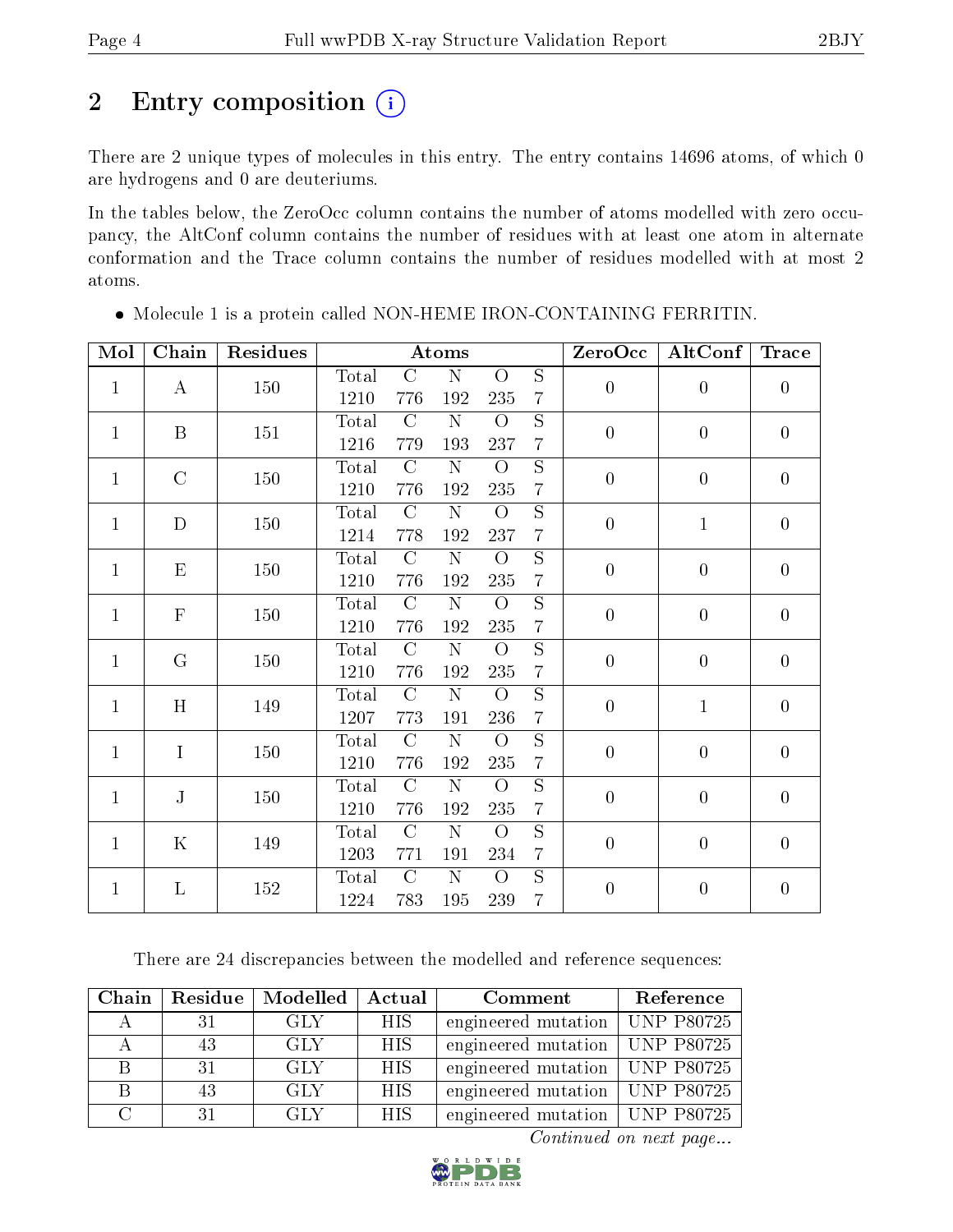| Chain          | Residue | Modelled   | Actual     | Comment             | Reference         |
|----------------|---------|------------|------------|---------------------|-------------------|
| $\rm C$        | 43      | <b>GLY</b> | <b>HIS</b> | engineered mutation | <b>UNP P80725</b> |
| D              | 31      | <b>GLY</b> | <b>HIS</b> | engineered mutation | <b>UNP P80725</b> |
| D              | 43      | <b>GLY</b> | HIS        | engineered mutation | <b>UNP P80725</b> |
| E              | 31      | <b>GLY</b> | HIS        | engineered mutation | <b>UNP P80725</b> |
| E              | 43      | <b>GLY</b> | HIS        | engineered mutation | <b>UNP P80725</b> |
| $\mathbf{F}$   | 31      | <b>GLY</b> | HIS        | engineered mutation | <b>UNP P80725</b> |
| $\mathbf{F}$   | 43      | <b>GLY</b> | HIS        | engineered mutation | <b>UNP P80725</b> |
| G              | 31      | <b>GLY</b> | <b>HIS</b> | engineered mutation | <b>UNP P80725</b> |
| G              | 43      | <b>GLY</b> | <b>HIS</b> | engineered mutation | <b>UNP P80725</b> |
| H              | 31      | <b>GLY</b> | HIS        | engineered mutation | <b>UNP P80725</b> |
| H              | 43      | <b>GLY</b> | HIS        | engineered mutation | <b>UNP P80725</b> |
| $\overline{I}$ | 31      | <b>GLY</b> | HIS        | engineered mutation | <b>UNP P80725</b> |
| I              | 43      | <b>GLY</b> | <b>HIS</b> | engineered mutation | <b>UNP P80725</b> |
| J              | 31      | <b>GLY</b> | HIS        | engineered mutation | <b>UNP P80725</b> |
| J              | 43      | <b>GLY</b> | HIS        | engineered mutation | <b>UNP P80725</b> |
| $\rm K$        | 31      | <b>GLY</b> | <b>HIS</b> | engineered mutation | <b>UNP P80725</b> |
| $\mathbf K$    | 43      | <b>GLY</b> | HIS        | engineered mutation | <b>UNP P80725</b> |
| L              | 31      | <b>GLY</b> | HIS        | engineered mutation | <b>UNP P80725</b> |
| L              | 43      | <b>GLY</b> | HIS        | engineered mutation | <b>UNP P80725</b> |

• Molecule 2 is water.

| Mol            | Chain          | Residues       | Atoms                                   | ZeroOcc          | AltConf          |
|----------------|----------------|----------------|-----------------------------------------|------------------|------------------|
| $\overline{2}$ | $\bf{A}$       | $\overline{7}$ | Total<br>O<br>7<br>$\overline{7}$       | $\overline{0}$   | $\boldsymbol{0}$ |
| $\overline{2}$ | B              | 14             | $\overline{O}$<br>Total<br>14<br>14     | $\overline{0}$   | $\boldsymbol{0}$ |
| $\overline{2}$ | $\mathcal{C}$  | 13             | Total<br>$\overline{O}$<br>$13\,$<br>13 | $\overline{0}$   | $\boldsymbol{0}$ |
| $\overline{2}$ | D              | 17             | Total<br>$\bigcirc$<br>17<br>17         | $\overline{0}$   | $\boldsymbol{0}$ |
| $\overline{2}$ | $\mathbf E$    | $16\,$         | Total<br>$\overline{O}$<br>$16\,$<br>16 | $\overline{0}$   | $\boldsymbol{0}$ |
| $\overline{2}$ | $\mathbf F$    | 8              | Total<br>$\overline{O}$<br>$8\,$<br>8   | $\overline{0}$   | $\boldsymbol{0}$ |
| $\overline{2}$ | $\mathbf G$    | 11             | Total<br>$\overline{O}$<br>11<br>11     | $\overline{0}$   | $\overline{0}$   |
| $\overline{2}$ | H              | 25             | Total<br>$\overline{O}$<br>$25\,$<br>25 | $\overline{0}$   | $\boldsymbol{0}$ |
| $\overline{2}$ | $\overline{I}$ | 11             | Total<br>$\overline{O}$<br>11<br>11     | $\overline{0}$   | $\overline{0}$   |
| $\overline{2}$ | ${\bf J}$      | 17             | Total<br>$\overline{O}$<br>17<br>17     | $\boldsymbol{0}$ | $\boldsymbol{0}$ |

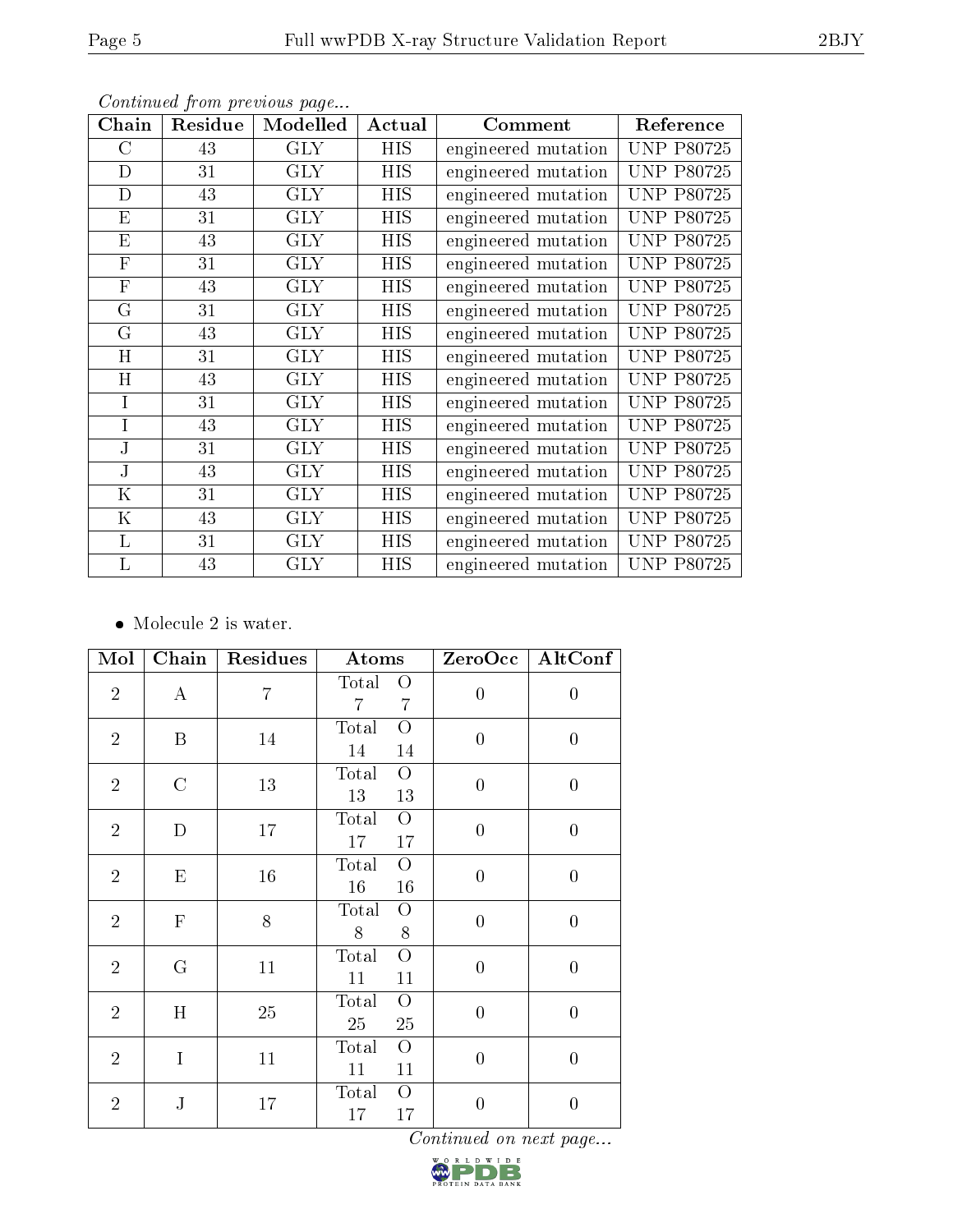Continued from previous page...

|  | $Mol$   Chain   Residues | Atoms   | ZeroOcc   AltConf |  |
|--|--------------------------|---------|-------------------|--|
|  |                          | Total O |                   |  |
|  |                          | Total   |                   |  |

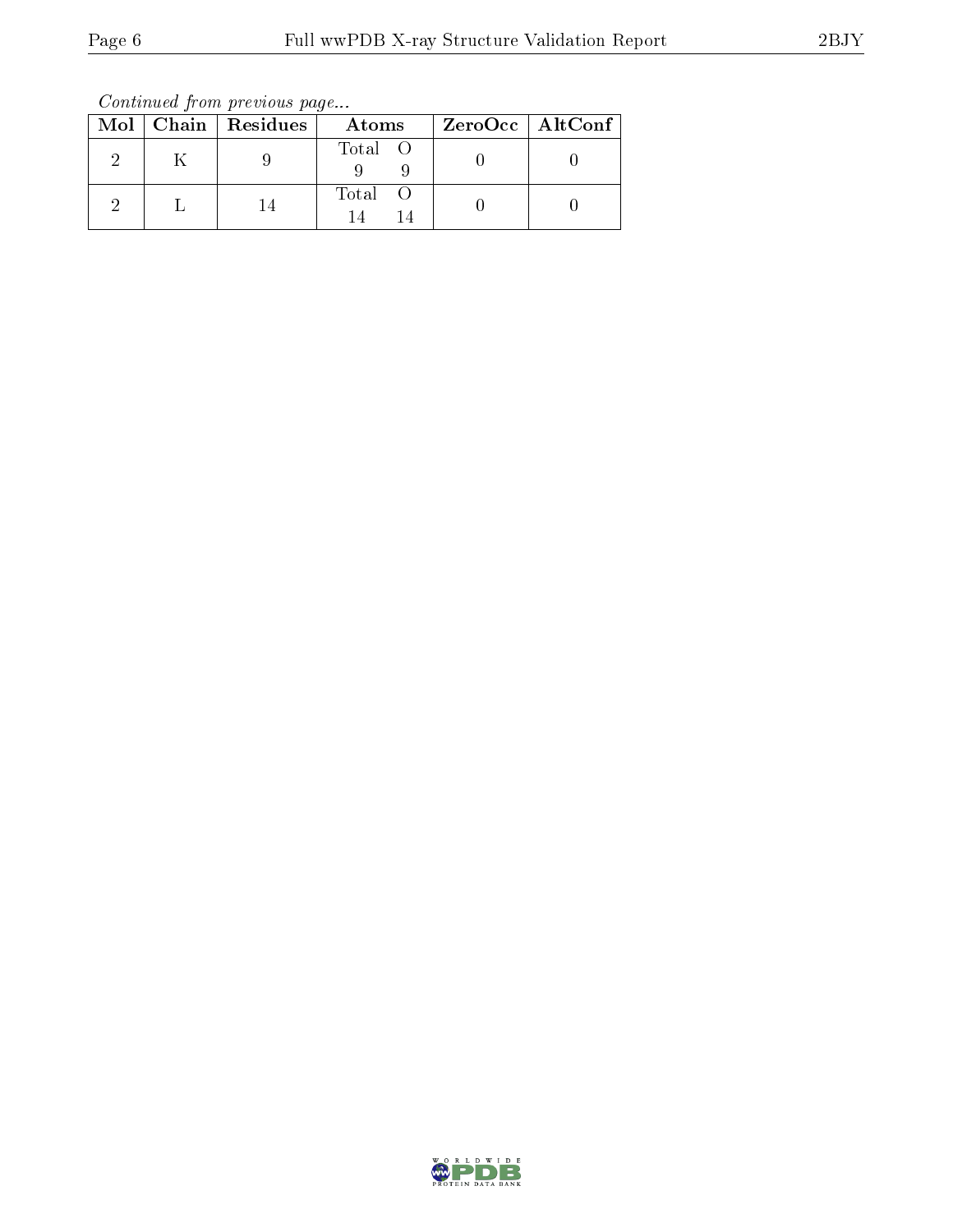# 3 Residue-property plots  $(i)$

These plots are drawn for all protein, RNA and DNA chains in the entry. The first graphic for a chain summarises the proportions of the various outlier classes displayed in the second graphic. The second graphic shows the sequence view annotated by issues in geometry and electron density. Residues are color-coded according to the number of geometric quality criteria for which they contain at least one outlier: green  $= 0$ , yellow  $= 1$ , orange  $= 2$  and red  $= 3$  or more. A red dot above a residue indicates a poor fit to the electron density (RSRZ  $> 2$ ). Stretches of 2 or more consecutive residues without any outlier are shown as a green connector. Residues present in the sample, but not in the model, are shown in grey.



• Molecule 1: NON-HEME IRON-CONTAINING FERRITIN

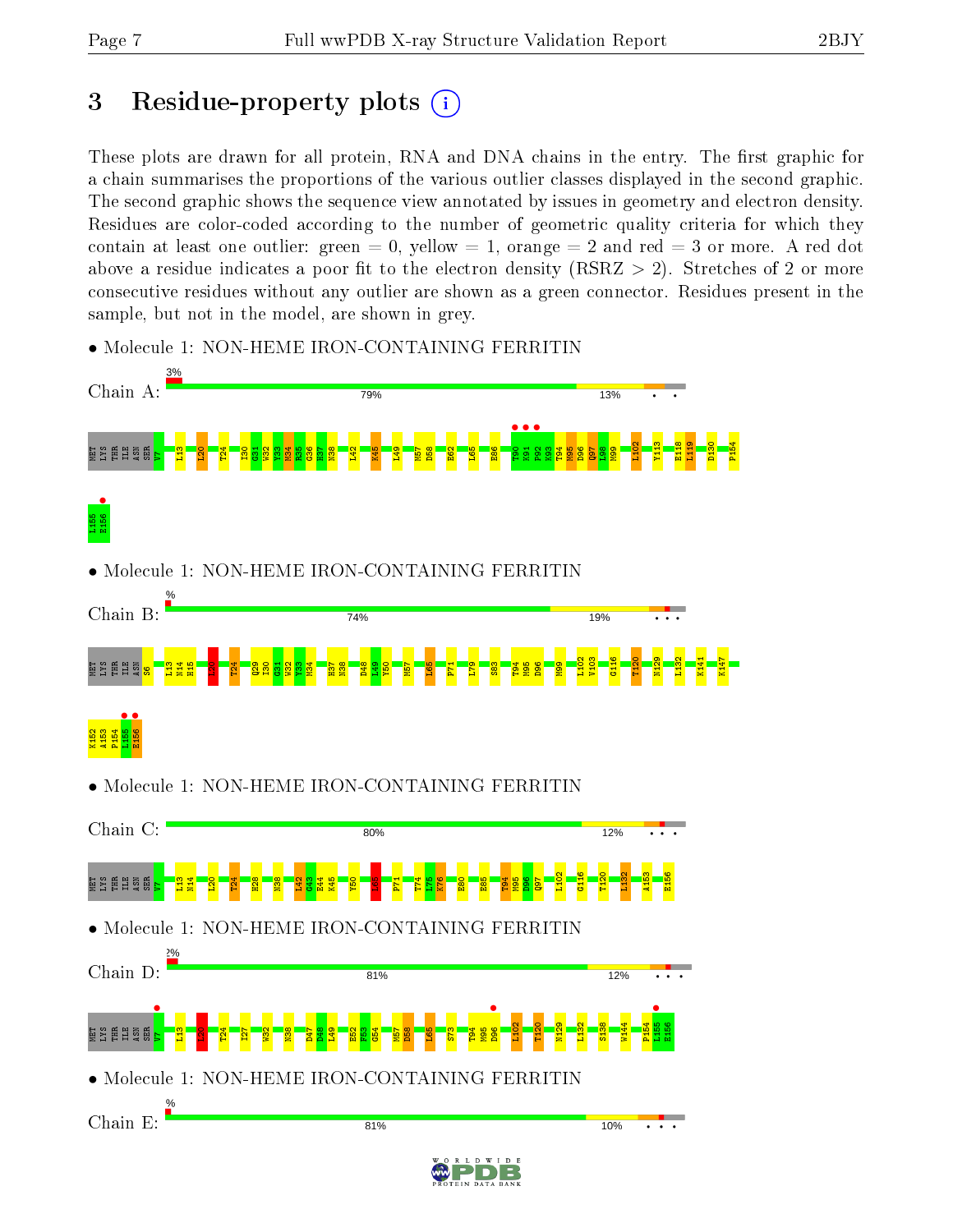

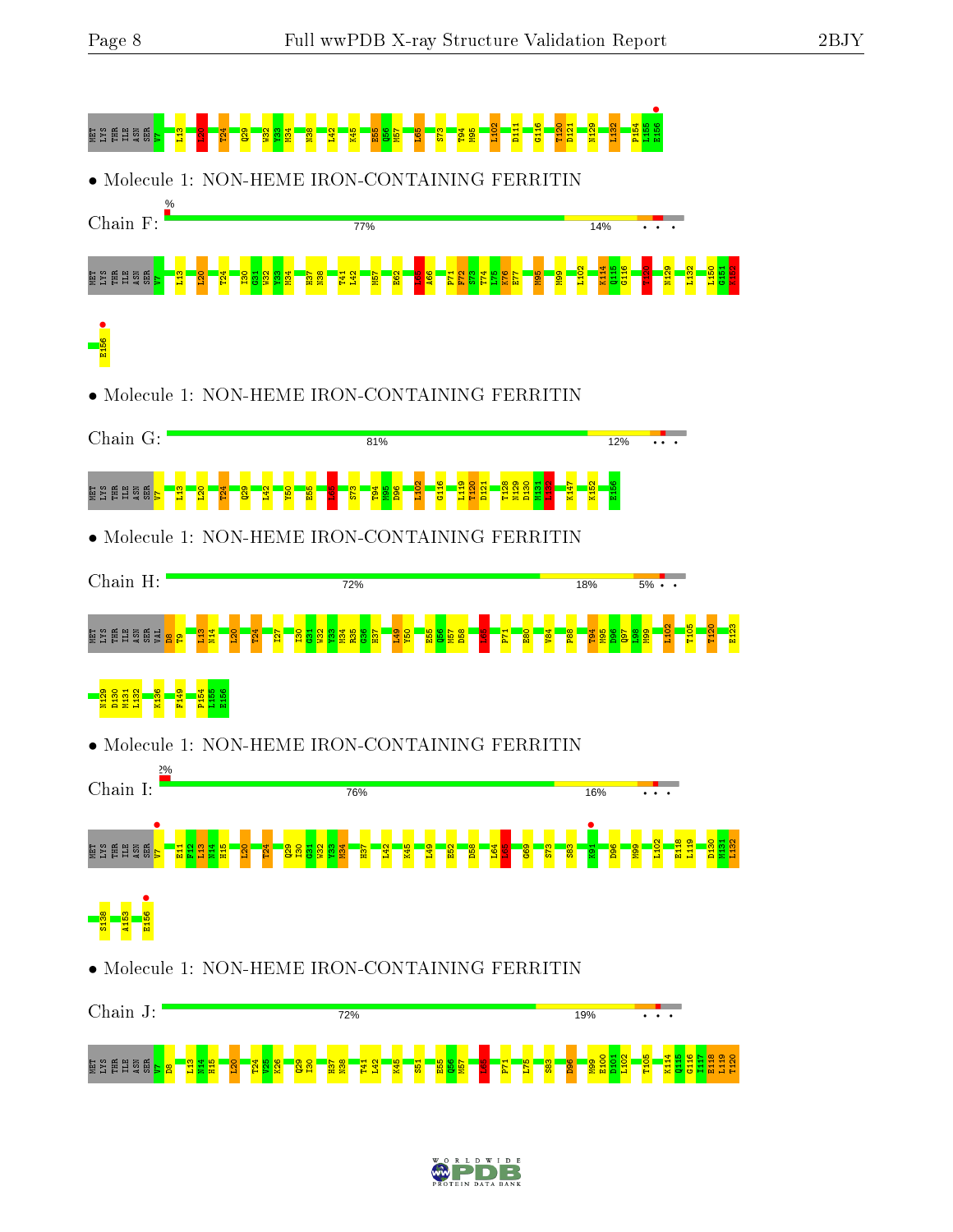# <mark>d 21 K122 T12</mark><br><mark>D128 A15</mark> A15<br><mark>B125 A15</mark> P15 A15

• Molecule 1: NON-HEME IRON-CONTAINING FERRITIN



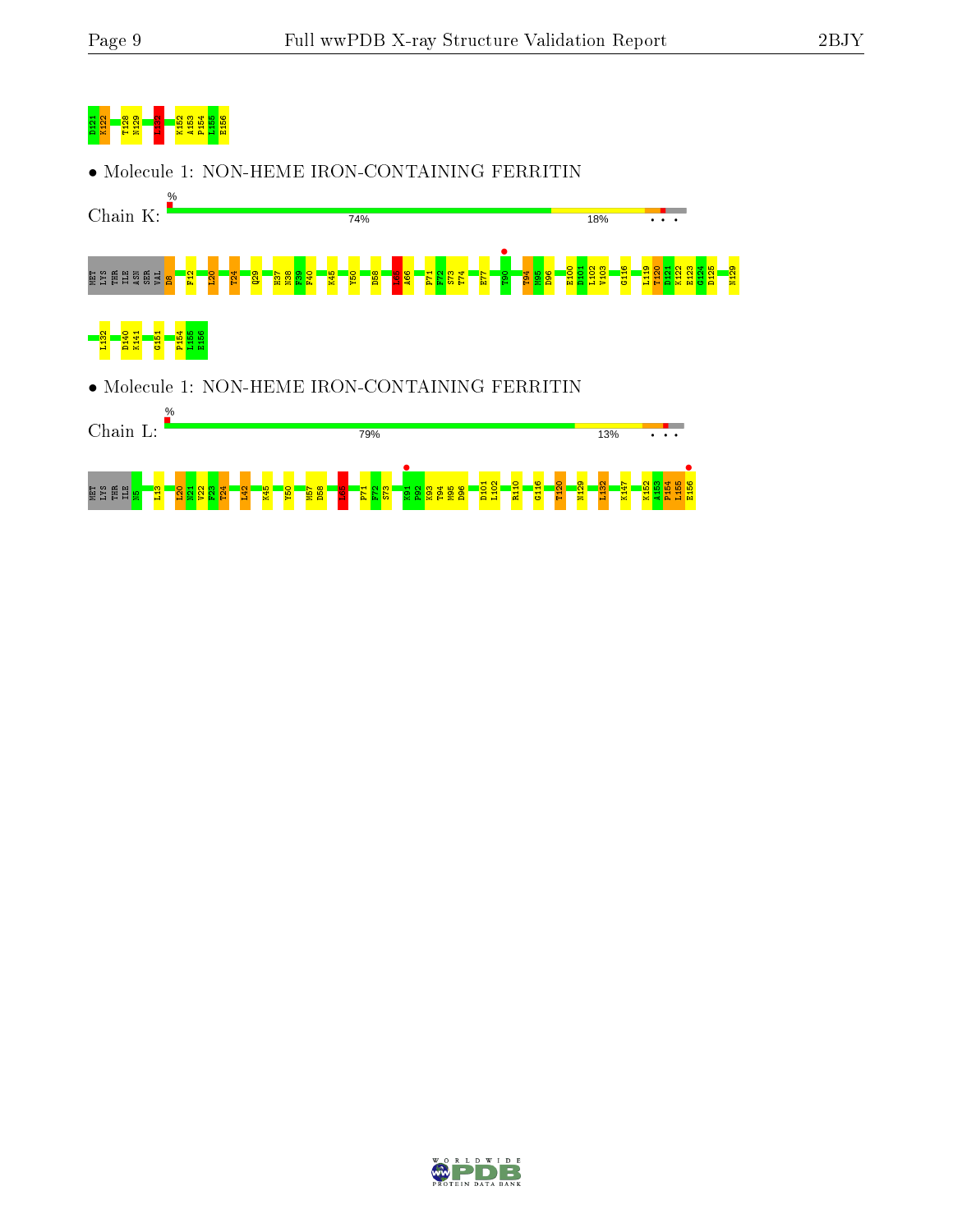# 4 Data and refinement statistics  $(i)$

| Property                                                   | Value                                                    | Source     |
|------------------------------------------------------------|----------------------------------------------------------|------------|
| Space group                                                | P 21 21 21                                               | Depositor  |
| Cell constants                                             | $132.21\overline{\rm A}$<br>86.62Å<br>$168.04\text{\AA}$ | Depositor  |
| a, b, c, $\alpha$ , $\beta$ , $\gamma$                     | $90.00^\circ$<br>$90.00^\circ$<br>$90.00^\circ$          |            |
| Resolution $(A)$                                           | 30.00<br>2.60<br>$\frac{1}{2}$                           | Depositor  |
|                                                            | $19.99 - 2.60$                                           | <b>EDS</b> |
| $\%$ Data completeness                                     | $\overline{93.7}$ $(30.00-2.60)$                         | Depositor  |
| (in resolution range)                                      | $93.9(19.99-2.60)$                                       | <b>EDS</b> |
| $R_{merge}$                                                | 0.10                                                     | Depositor  |
| $\mathrm{R}_{sym}$                                         | (Not available)                                          | Depositor  |
| $\langle I/\sigma(I) \rangle^{-1}$                         | $1.91$ (at 2.59Å)                                        | Xtriage    |
| Refinement program                                         | REFMAC 5.2                                               | Depositor  |
|                                                            | 0.207<br>0.252<br>$\mathbf{A}$                           | Depositor  |
| $R, R_{free}$                                              | $0.208$ ,<br>0.207                                       | DCC        |
| $R_{free}$ test set                                        | 2863 reflections $(5.08\%)$                              | wwPDB-VP   |
| Wilson B-factor $(\AA^2)$                                  | $21.0\,$                                                 | Xtriage    |
| Anisotropy                                                 | 0.136                                                    | Xtriage    |
| Bulk solvent $k_{sol}$ (e/Å <sup>3</sup> ), $B_{sol}(A^2)$ | $0.39$ , $26.8$                                          | <b>EDS</b> |
| L-test for twinning <sup>2</sup>                           | $< L >$ = 0.47, $< L2 >$ = 0.30                          | Xtriage    |
| Estimated twinning fraction                                | No twinning to report.                                   | Xtriage    |
| $F_o, F_c$ correlation                                     | 0.91                                                     | <b>EDS</b> |
| Total number of atoms                                      | 14696                                                    | wwPDB-VP   |
| Average B, all atoms $(A^2)$                               | 19.0                                                     | wwPDB-VP   |

Xtriage's analysis on translational NCS is as follows: The largest off-origin peak in the Patterson function is  $2.90\%$  of the height of the origin peak. No significant pseudotranslation is detected.

<sup>&</sup>lt;sup>2</sup>Theoretical values of  $\langle |L| \rangle$ ,  $\langle L^2 \rangle$  for acentric reflections are 0.5, 0.333 respectively for untwinned datasets, and 0.375, 0.2 for perfectly twinned datasets.



<span id="page-9-1"></span><span id="page-9-0"></span><sup>1</sup> Intensities estimated from amplitudes.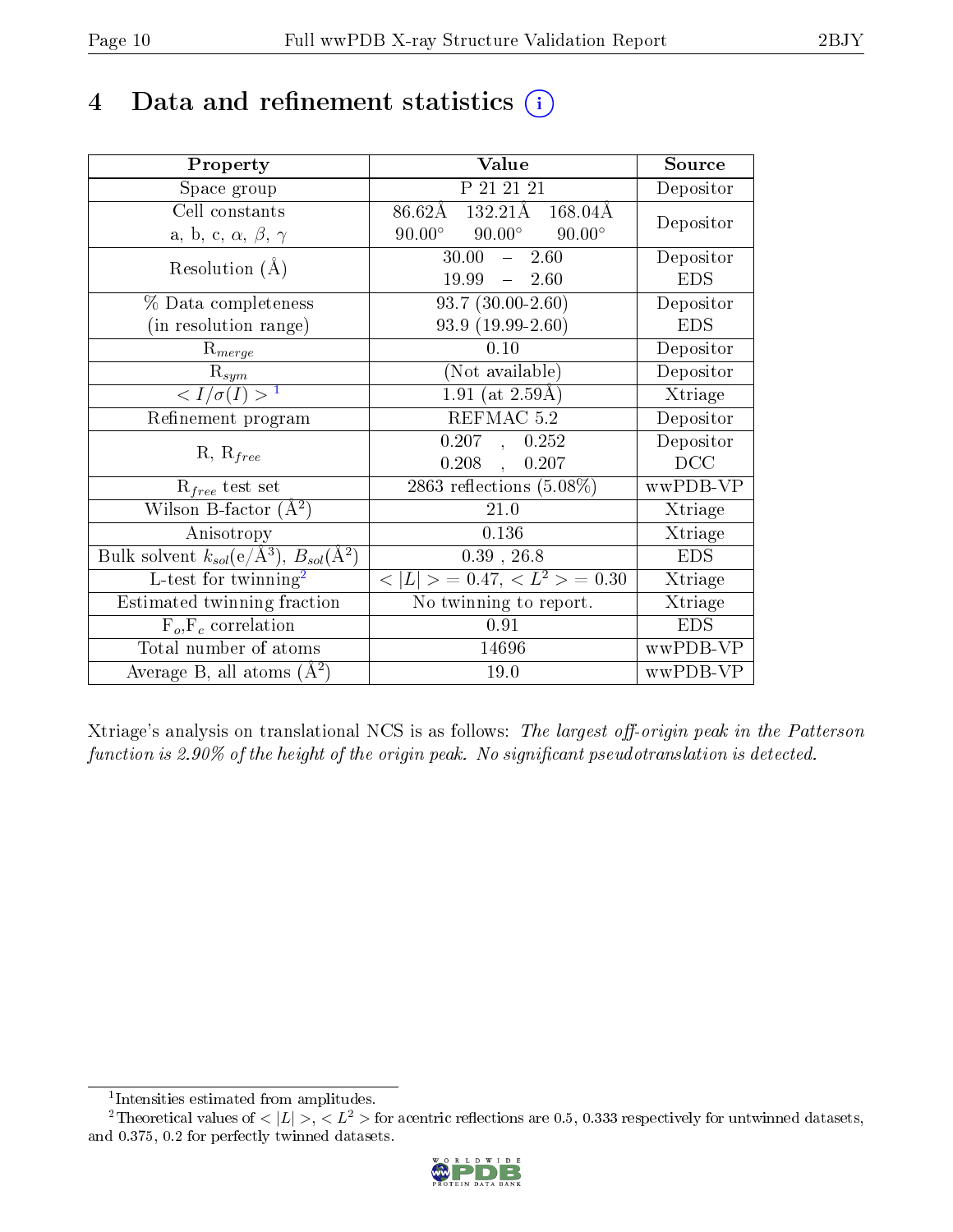# 5 Model quality  $(i)$

# 5.1 Standard geometry  $(i)$

The Z score for a bond length (or angle) is the number of standard deviations the observed value is removed from the expected value. A bond length (or angle) with  $|Z| > 5$  is considered an outlier worth inspection. RMSZ is the root-mean-square of all Z scores of the bond lengths (or angles).

| Mol | Chain         |      | <b>Bond lengths</b> |      | Bond angles        |
|-----|---------------|------|---------------------|------|--------------------|
|     |               | RMSZ | # $ Z  > 5$         | RMSZ | # $ Z  > 5$        |
| 1   | A             | 0.93 | 0/1235              | 1.08 | $3/1664$ $(0.2\%)$ |
|     | Β             | 0.98 | $2/1241$ $(0.2\%)$  | 1.11 | $5/1672$ $(0.3\%)$ |
| 1   | $\mathcal{C}$ | 0.94 | $1/1235(0.1\%)$     | 1.04 | $3/1664$ $(0.2\%)$ |
|     | $\Box$        | 0.97 | 0/1243              | 1.03 | $3/1675(0.2\%)$    |
| 1   | E             | 0.95 | $1/1235(0.1\%)$     | 1.06 | $6/1664~(0.4\%)$   |
|     | F             | 0.96 | $4/1235(0.3\%)$     | 1.08 | $3/1664$ $(0.2\%)$ |
| 1   | G             | 0.91 | 0/1235              | 1.05 | $5/1664$ $(0.3\%)$ |
|     | Η             | 0.93 | $1/1236$ $(0.1\%)$  | 1.14 | $7/1665(0.4\%)$    |
| 1   | T             | 0.93 | 0/1235              | 1.14 | $8/1664$ $(0.5\%)$ |
| 1   | J.            | 0.91 | 0/1235              | 1.06 | $4/1664$ $(0.2\%)$ |
|     | Κ             | 0.97 | $1/1228$ $(0.1\%)$  | 1.09 | $5/1654(0.3\%)$    |
|     | L             | 0.92 | $1/1249$ $(0.1\%)$  | 1.07 | $7/1683(0.4\%)$    |
| All | All           | 0.94 | $11/14842(0.1\%)$   | 1.08 | $59/19997(0.3\%)$  |

Chiral center outliers are detected by calculating the chiral volume of a chiral center and verifying if the center is modelled as a planar moiety or with the opposite hand.A planarity outlier is detected by checking planarity of atoms in a peptide group, atoms in a mainchain group or atoms of a sidechain that are expected to be planar.

|  | $\overline{\mid}$ Mol $\mid$ Chain $\mid$ #Chirality outliers $\mid$ #Planarity outliers $\mid$ |
|--|-------------------------------------------------------------------------------------------------|
|  |                                                                                                 |

All (11) bond length outliers are listed below:

| Mol | Chain        | Res | Type                 | Atoms                   | $\mathbf{Z}$ | Observed $(A)$ | Ideal(A) |
|-----|--------------|-----|----------------------|-------------------------|--------------|----------------|----------|
|     | Е            | 55  | $\operatorname{GLU}$ | $CG$ - $CD$             | 6.96         | 1.62           | 1.51     |
|     |              | 154 | <b>PRO</b>           | $N$ -CD                 | $-6.02$      | 1.39           | 1.47     |
|     | $_{\rm F}$   | 120 | THR                  | $CB-CG2$                | $-5.71$      | 1.33           | 1.52     |
|     | В            | 156 | $\operatorname{GLU}$ | $CG$ - $CD$             | 5.59         | 1.60           | 1.51     |
|     | F            | 156 | GLU                  | $CB-CG$                 | 5.52         | 1.62           | 1.52     |
|     | В            | 156 | GLU                  | $CB-CG$                 | 5.50         | 1.62           | 1.52     |
|     | Κ            | 120 | THR                  | $CB-CG2$                | $-5.46$      | 1.34           | 1.52     |
|     | $\mathbb{F}$ | 72  | PHE                  | $\operatorname{CE1-CZ}$ | 5.20         | 1.47           | 1.37     |

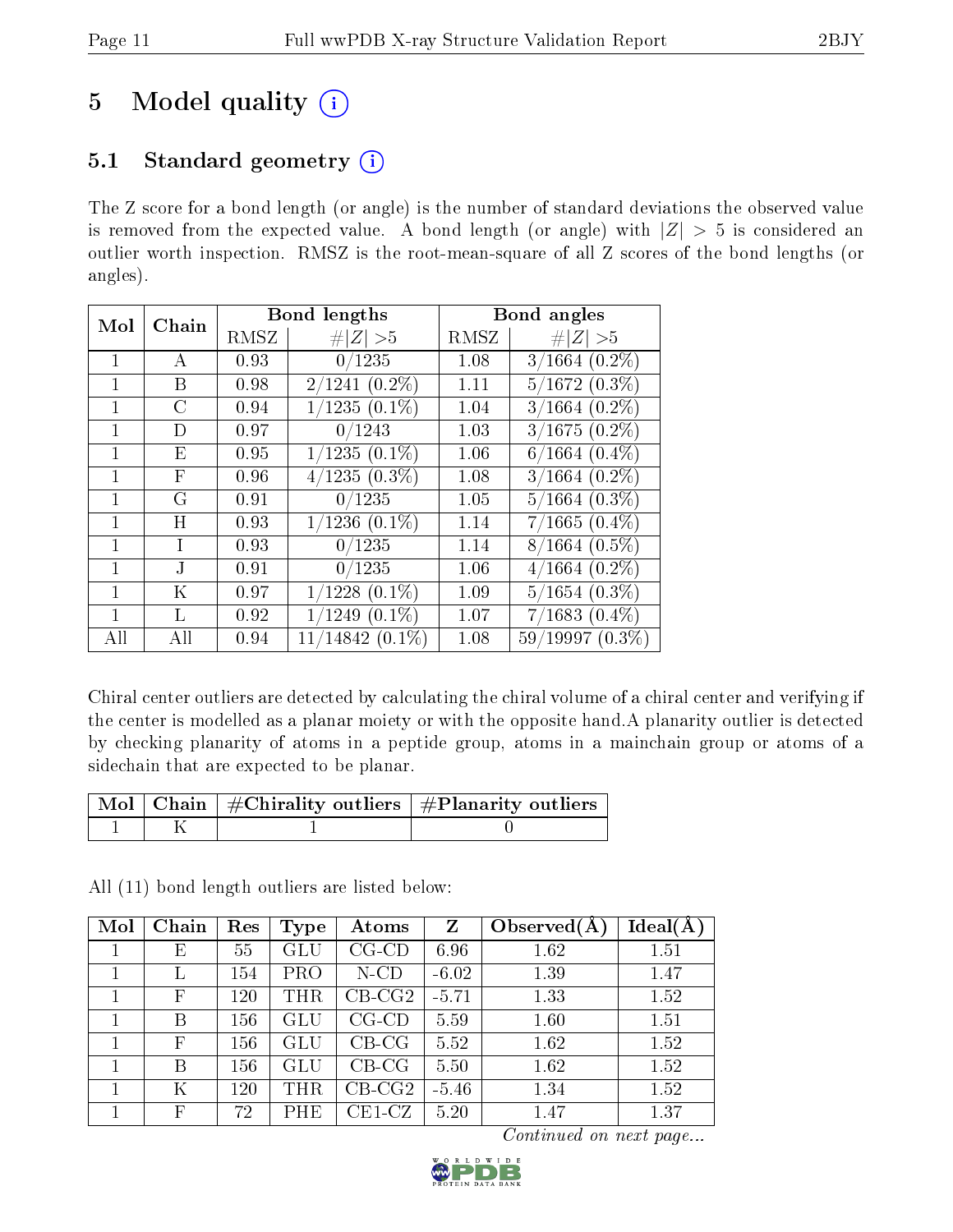|  |       |       | Mol   Chain   Res   Type   Atoms |                    | $\perp$ Z $\perp$ Observed(Å) $\perp$ Ideal(Å) $\perp$ |      |
|--|-------|-------|----------------------------------|--------------------|--------------------------------------------------------|------|
|  | 123 - |       | $GLU$   $CG-CD$   5.18           |                    | $1.59\,$                                               | 1.51 |
|  |       | GLU 1 | $\mid$ CG-CD $\mid$              | - 5.06             | 1.59                                                   | 1.51 |
|  | 156 - |       | $GLU$   $CG-CD$                  | $\vert 5.06 \vert$ | 1.59                                                   | 1.51 |

All (59) bond angle outliers are listed below:

| Mol          | Chain                   | Res   | Type       | Atoms                  | $\mathbf{Z}$ | Observed $(°)$      | Ideal $(°)$ |
|--------------|-------------------------|-------|------------|------------------------|--------------|---------------------|-------------|
| $\mathbf{1}$ | $\mathbf I$             | 119   | <b>LEU</b> | $CA-CB-CG$             | 8.38         | 134.57              | 115.30      |
| $\mathbf{1}$ | $\boldsymbol{A}$        | 119   | <b>LEU</b> | $CA$ -CB-CG            | 8.01         | 133.71              | 115.30      |
| $\mathbf{1}$ | $\boldsymbol{A}$        | 34    | <b>MET</b> | $CG-SD-CE$             | $-7.97$      | 87.45               | 100.20      |
| $\mathbf 1$  | L                       | 155   | <b>LEU</b> | $O-C-N$                | $-7.44$      | 110.80              | 122.70      |
| $\mathbf{1}$ | $\mathbf B$             | 96    | <b>ASP</b> | CB-CG-OD1              | 7.38         | 124.95              | 118.30      |
| $\mathbf{1}$ | $\mathbf K$             | 8     | <b>ASP</b> | $CB-CA-C$              | 7.28         | 124.96              | 110.40      |
| $\mathbf{1}$ | ${\bf K}$               | 102   | <b>LEU</b> | $CA$ -CB-CG            | 7.28         | 132.04              | 115.30      |
| $\mathbf{1}$ | H                       | 8     | <b>ASP</b> | $CB-CA-C$              | 7.05         | 124.51              | 110.40      |
| $\mathbf{1}$ | $\mathbf F$             | 65    | <b>LEU</b> | $CA-CB-CG$             | 6.90         | 131.18              | 115.30      |
| $\mathbf{1}$ | H                       | 8     | <b>ASP</b> | $CB-CG-OD2$            | $-6.82$      | $\overline{1}12.16$ | 118.30      |
| $\mathbf{1}$ | $\mathbf G$             | 119   | <b>LEU</b> | $CA-CB-CG$             | 6.75         | 130.82              | 115.30      |
| $\mathbf{1}$ | $\mathbf I$             | 65    | <b>LEU</b> | $CA$ -CB-CG            | 6.60         | 130.47              | 115.30      |
| $\mathbf{1}$ | $\overline{\mathrm{F}}$ | 65    | <b>LEU</b> | $CB-CG-CD1$            | 6.51         | 122.08              | 111.00      |
| $\mathbf{1}$ | $\bf{I}$                | 65    | <b>LEU</b> | $CB$ -CG-CD2           | $-6.46$      | 100.01              | 111.00      |
| $\mathbf{1}$ | $\Gamma$                | 65    | <b>LEU</b> | $CA-CB-CG$             | 6.41         | 130.05              | 115.30      |
| $\mathbf{1}$ | $\overline{C}$          | 65    | <b>LEU</b> | $\overline{CA}$ -CB-CG | 6.28         | 129.74              | 115.30      |
| $\mathbf{1}$ | $\bf{I}$                | 58    | <b>ASP</b> | $CB-CG-OD2$            | $6.16\,$     | 123.84              | 118.30      |
| $\mathbf{1}$ | $\overline{\mathbf{L}}$ | 102   | <b>LEU</b> | $CA-CB-CG$             | 6.12         | 129.37              | 115.30      |
| $\mathbf{1}$ | $\rm J$                 | 132   | <b>LEU</b> | $CA$ -CB-CG            | 6.09         | 129.30              | 115.30      |
| $\mathbf{1}$ | $\overline{\mathrm{K}}$ | 58    | <b>ASP</b> | $CB-CG-OD2$            | 6.06         | 123.76              | 118.30      |
| $\mathbf{1}$ | $\mathcal{C}$           | 102   | <b>LEU</b> | $CA-CB-CG$             | 6.05         | 129.22              | 115.30      |
| $\mathbf{1}$ | $\overline{\mathrm{E}}$ | 65    | <b>LEU</b> | $CB-CG-CD1$            | $6.00\,$     | 121.20              | 111.00      |
| $\mathbf{1}$ | $\bf J$                 | 102   | LEU        | $CA-CB-CG$             | 5.86         | 128.78              | 115.30      |
| $\mathbf{1}$ | $\overline{I}$          | 34    | <b>MET</b> | $CG-SD-CE$             | $-5.85$      | 90.84               | 100.20      |
| $\mathbf{1}$ | G                       | 65    | <b>LEU</b> | $CA$ -CB-CG            | 5.83         | 128.72              | 115.30      |
| $\mathbf{1}$ | G                       | 132   | <b>LEU</b> | $CB-CG-CD1$            | 5.81         | 120.88              | 111.00      |
| $\mathbf{1}$ | $\overline{\mathrm{K}}$ | 65    | <b>LEU</b> | $CB-CG-CD1$            | 5.75         | 120.77              | 111.00      |
| $\mathbf{1}$ | ${\rm E}$               | 132   | <b>LEU</b> | $CB-CG-CD1$            | 5.71         | 120.70              | 111.00      |
| $\mathbf{1}$ | $\, {\bf B}$            | 156   | GLU        | $N$ -CA-CB             | $-5.68$      | 100.37              | 110.60      |
| T            | E                       | 65    | <b>LEU</b> | $CA-CB-CG$             | 5.68         | 128.36              | 115.30      |
| $\mathbf 1$  | Α                       | 99    | MET        | $CG-SD-CE$             | $-5.63$      | 91.20               | 100.20      |
| $\mathbf{1}$ | G                       | 102   | <b>LEU</b> | $CA-CB-CG$             | 5.62         | 128.23              | 115.30      |
| $\mathbf{1}$ | B                       | 48    | <b>ASP</b> | $CB-CG-OD2$            | $-5.61$      | 113.25              | 118.30      |
| $\mathbf{1}$ | H                       | 58[A] | <b>ASP</b> | $CB-CG-OD2$            | 5.59         | 123.33              | 118.30      |
| $\mathbf{1}$ | H                       | 58[B] | ASP        | $CB-CG-OD2$            | $5.59\,$     | 123.33              | 118.30      |

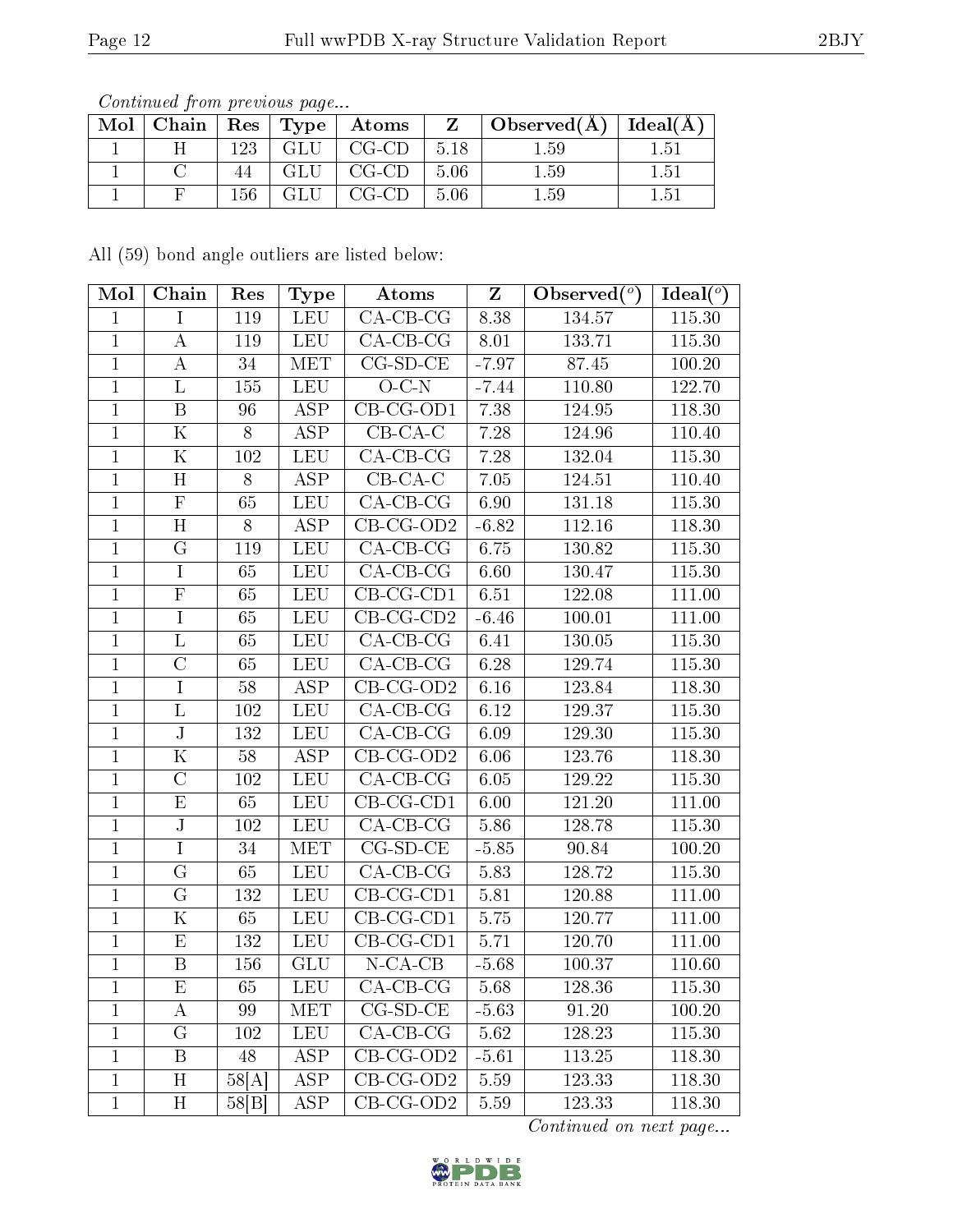| Mol            | Chain                   | Res | <b>Type</b>             | Atoms                         | $Z_{\parallel}$ | Observed $(°)$ | $\text{Ideal}({}^o)$ |
|----------------|-------------------------|-----|-------------------------|-------------------------------|-----------------|----------------|----------------------|
| 1              | $_{\rm J}$              | 8   | <b>ASP</b>              | $\overline{\text{CB-CG-OD1}}$ | $5.59\,$        | 123.33         | 118.30               |
| $\overline{1}$ | $\overline{\rm H}$      | 8   | <b>ASP</b>              | $CB-CG-OD1$                   | 5.52            | 123.27         | 118.30               |
| $\mathbf{1}$   | J                       | 65  | LEU                     | $CA-CB-CG$                    | 5.52            | 128.00         | 115.30               |
| $\overline{1}$ | $\overline{I}$          | 58  | <b>ASP</b>              | $CB-CG-OD1$                   | $-5.51$         | 113.34         | 118.30               |
| $\mathbf{1}$   | $\overline{\mathrm{L}}$ | 65  | LEU                     | $CB-CG-CD1$                   | 5.51            | 120.37         | 111.00               |
| $\mathbf 1$    | E                       | 111 | <b>ASP</b>              | $CB-CG-OD2$                   | $-5.44$         | 113.41         | 118.30               |
| $\mathbf 1$    | K                       | 20  | <b>LEU</b>              | $CB-CG-CD1$                   | 5.41            | 120.19         | 111.00               |
| $\mathbf 1$    | $\overline{H}$          | 65  | <b>LEU</b>              | $CB-CG-CD1$                   | 5.37            | 120.12         | 111.00               |
| $\mathbf{1}$   | $\overline{\mathrm{L}}$ | 110 | $\rm{ARG}$              | NE-CZ-NH <sub>2</sub>         | $-5.35$         | 117.63         | 120.30               |
| $\overline{1}$ | $\overline{G}$          | 121 | $\overline{\text{ASP}}$ | $CB-CG-OD1$                   | 5.30            | 123.07         | 118.30               |
| $\mathbf{1}$   | D                       | 20  | <b>LEU</b>              | $CA-CB-CG$                    | 5.29            | 127.48         | 115.30               |
| $\mathbf{1}$   | $\mathbf D$             | 65  | <b>LEU</b>              | $CA-CB-CG$                    | 5.29            | 127.46         | 115.30               |
| $\mathbf{1}$   | $\mathbf I$             | 132 | <b>LEU</b>              | $CB-CG-CD1$                   | 5.26            | 119.94         | 111.00               |
| $\overline{1}$ | B                       | 156 | GLU                     | $CA$ -CB-CG                   | 5.24            | 124.93         | 113.40               |
| $\mathbf{1}$   | $\mathbf D$             | 102 | <b>LEU</b>              | $CA-CB-CG$                    | $5.20\,$        | 127.26         | 115.30               |
| $\overline{1}$ | ${\bf F}$               | 152 | <b>LYS</b>              | $CD-CE-NZ$                    | 5.17            | 123.60         | 111.70               |
| $\overline{1}$ | $\overline{\rm H}$      | 136 | <b>LYS</b>              | $CD$ $CE$ $NZ$                | 5.17            | 123.59         | 111.70               |
| $\overline{1}$ | E                       | 102 | <b>LEU</b>              | $CA$ -CB-CG                   | 5.17            | 127.18         | 115.30               |
| $\mathbf{1}$   | $\overline{C}$          | 132 | <b>LEU</b>              | $CA$ -CB-CG                   | $5.13$          | 127.11         | 115.30               |
| $\overline{1}$ | $\overline{E}$          | 20  | <b>LEU</b>              | $\overline{\text{CA}}$ -CB-CG | 5.12            | 127.09         | 115.30               |
| $\mathbf{1}$   | $\overline{\mathrm{L}}$ | 132 | <b>LEU</b>              | $CB-CG-CD1$                   | $5.10\,$        | 119.67         | 111.00               |
| $\overline{1}$ | $\overline{I}$          | 13  | <b>LEU</b>              | $CB-CG-CD1$                   | 5.02            | 119.53         | 111.00               |
| $\mathbf{1}$   | L                       | 101 | <b>ASP</b>              | $CB-CG-OD1$                   | $5.01\,$        | 122.81         | 118.30               |
| $\mathbf{1}$   | B                       | 20  | LEU                     | $CB-CG-CD1$                   | 5.00            | 119.50         | 111.00               |

All (1) chirality outliers are listed below:

| Mol   Chain   Res   Type   Atom |  |  |
|---------------------------------|--|--|
|                                 |  |  |

There are no planarity outliers.

### 5.2 Too-close contacts  $(i)$

In the following table, the Non-H and H(model) columns list the number of non-hydrogen atoms and hydrogen atoms in the chain respectively. The H(added) column lists the number of hydrogen atoms added and optimized by MolProbity. The Clashes column lists the number of clashes within the asymmetric unit, whereas Symm-Clashes lists symmetry related clashes.

|  |  |  | Mol   Chain   Non-H   H(model)   H(added)   Clashes   Symm-Clashes |
|--|--|--|--------------------------------------------------------------------|
|  |  |  |                                                                    |



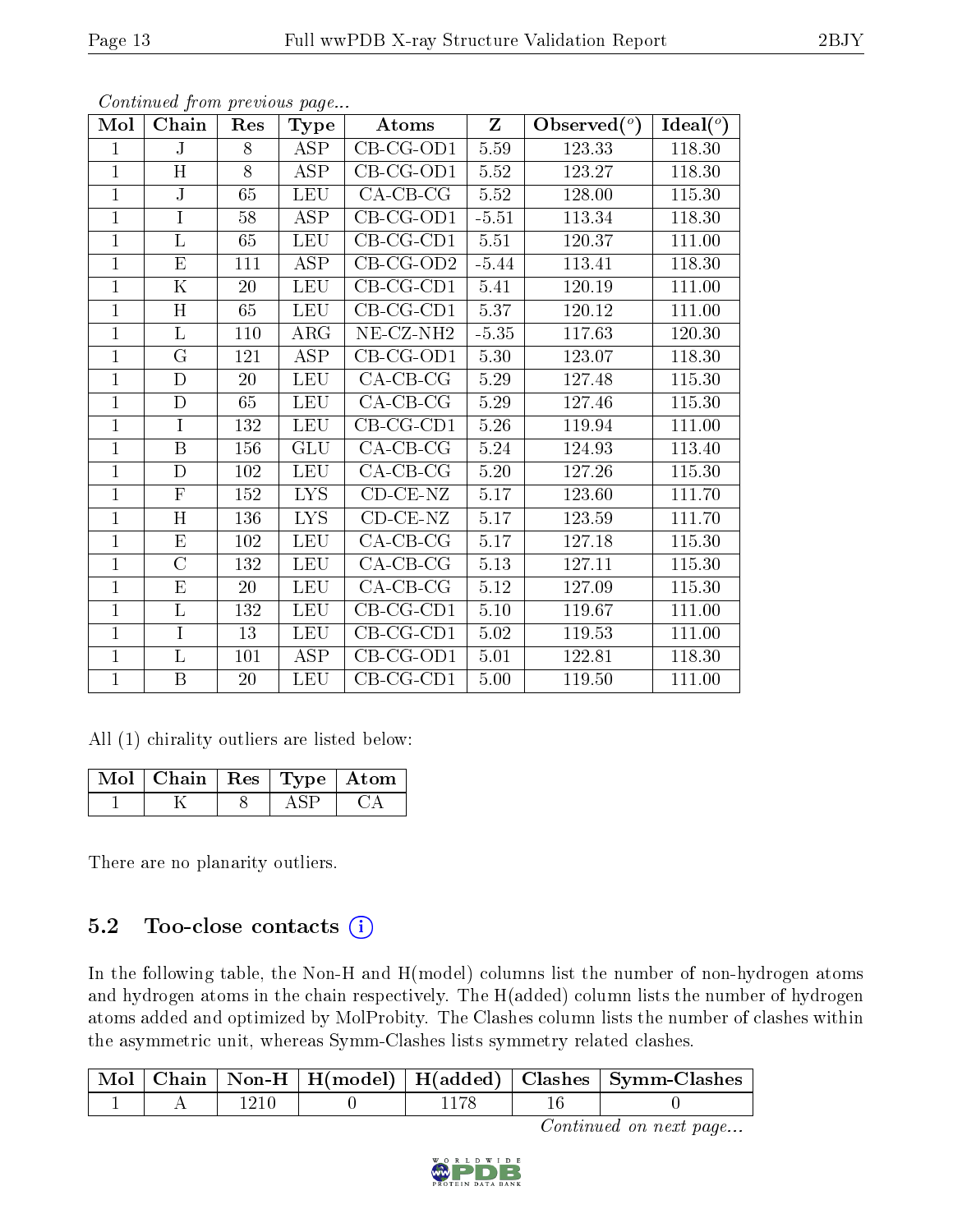| Mol            | Chain                   | $Non-H$         | H (model)        | H(added)         | Clashes          | $Symm$ -Clashes  |
|----------------|-------------------------|-----------------|------------------|------------------|------------------|------------------|
| $\mathbf{1}$   | $\, {\bf B}$            | 1216            | $\boldsymbol{0}$ | 1183             | $29\,$           | $\boldsymbol{0}$ |
| $\overline{1}$ | $\overline{C}$          | 1210            | $\overline{0}$   | 1178             | $12\,$           | $\boldsymbol{0}$ |
| $\overline{1}$ | $\mathbf D$             | 1214            | $\boldsymbol{0}$ | 1178             | 13               | $\boldsymbol{0}$ |
| $\mathbf 1$    | E                       | 1210            | $\overline{0}$   | 1178             | 11               | $\boldsymbol{0}$ |
| $\mathbf{1}$   | $\overline{\mathrm{F}}$ | 1210            | $\overline{0}$   | 1178             | 23               | $\boldsymbol{0}$ |
| 1              | G                       | 1210            | $\overline{0}$   | 1178             | 11               | $\boldsymbol{0}$ |
| $\mathbf{1}$   | H                       | 1207            | $\overline{0}$   | 1169             | 23               | $\boldsymbol{0}$ |
| $\mathbf{1}$   | $\overline{I}$          | 1210            | $\overline{0}$   | 1178             | $16\,$           | $\boldsymbol{0}$ |
| $\mathbf{1}$   | $\overline{\text{J}}$   | 1210            | $\boldsymbol{0}$ | 1178             | $20\,$           | $\boldsymbol{0}$ |
| $\mathbf{1}$   | $\overline{\mathrm{K}}$ | 1203            | $\boldsymbol{0}$ | 1169             | 21               | $\boldsymbol{0}$ |
| $\mathbf{1}$   | L                       | 1224            | $\overline{0}$   | 1189             | 17               | $\boldsymbol{0}$ |
| $\overline{2}$ | $\overline{A}$          | $\overline{7}$  | $\boldsymbol{0}$ | $\boldsymbol{0}$ | $\boldsymbol{0}$ | $\overline{0}$   |
| $\overline{2}$ | $\overline{B}$          | 14              | $\boldsymbol{0}$ | $\boldsymbol{0}$ | $\overline{1}$   | $\boldsymbol{0}$ |
| $\overline{2}$ | $\overline{\rm C}$      | 13              | $\overline{0}$   | $\overline{0}$   | $\boldsymbol{0}$ | $\boldsymbol{0}$ |
| $\overline{2}$ | $\overline{\rm D}$      | $\overline{17}$ | $\overline{0}$   | $\overline{0}$   | $\overline{0}$   | $\overline{0}$   |
| $\overline{2}$ | $\mathbf E$             | $16\,$          | $\boldsymbol{0}$ | $\boldsymbol{0}$ | $\boldsymbol{0}$ | $\boldsymbol{0}$ |
| $\overline{2}$ | $\overline{\mathrm{F}}$ | $\overline{8}$  | $\overline{0}$   | $\overline{0}$   | $\boldsymbol{0}$ | $\overline{0}$   |
| $\overline{2}$ | $\overline{G}$          | 11              | $\overline{0}$   | $\overline{0}$   | $\boldsymbol{0}$ | $\boldsymbol{0}$ |
| $\overline{2}$ | H                       | $\overline{25}$ | $\overline{0}$   | $\overline{0}$   | $\boldsymbol{0}$ | $\boldsymbol{0}$ |
| $\overline{2}$ | $\overline{I}$          | 11              | $\overline{0}$   | $\overline{0}$   | $\overline{0}$   | $\boldsymbol{0}$ |
| $\overline{2}$ | $\overline{\rm J}$      | 17              | $\overline{0}$   | $\overline{0}$   | $\overline{0}$   | $\boldsymbol{0}$ |
| $\overline{2}$ | $\overline{\mathrm{K}}$ | $\overline{9}$  | $\overline{0}$   | $\overline{0}$   | $\overline{0}$   | $\overline{0}$   |
| $\overline{2}$ | L                       | 14              | $\overline{0}$   | $\overline{0}$   | $\overline{0}$   | $\boldsymbol{0}$ |
| All            | All                     | 14696           | $\boldsymbol{0}$ | 14134            | 174              | $\boldsymbol{0}$ |

The all-atom clashscore is defined as the number of clashes found per 1000 atoms (including hydrogen atoms). The all-atom clashscore for this structure is 6.

All (174) close contacts within the same asymmetric unit are listed below, sorted by their clash magnitude.

| Atom-1              | Atom-2             | Interatomic<br>distance $(A)$ | Clash<br>overlap $(\AA)$ |
|---------------------|--------------------|-------------------------------|--------------------------|
| 1: D:54: GLY:O      | 1:D:58[A]:ASP:OD2  | 1.91                          | 0.87                     |
| 1:I:153:ALA:HB3     | 1:1:156:GLU:HG2    | 1.63                          | 0.80                     |
| 1:J:38:ASN:HB3      | 1:J:42:LEU:HD23    | 1.69                          | 0.73                     |
| 1:L:147:LYS:NZ      | 1: L: 156: GLU: C  | 2.41                          | 0.73                     |
| 1:G:116:GLY:O       | 1:G:120:THR:HB     | 1.92                          | 0.68                     |
| 1:B:38:ASN:HD21     | 1:J:37:HIS:HB3     | 1.59                          | 0.68                     |
| 1: L: 147: LYS: HZ1 | 1: L: 156: GLU: C  | 1.97                          | 0.67                     |
| $1:$ F:116:GLY:O    | $1:$ F:120:THR:HB  | 1.94                          | 0.67                     |
| 1:B:37:HIS:HB3      | $1:$ F:38:ASN:HD21 | 1.61                          | 0.66                     |
| 1: A:94:THR:H       | 1: A:97: GLN: HG3  | 1.60                          | 0.65                     |

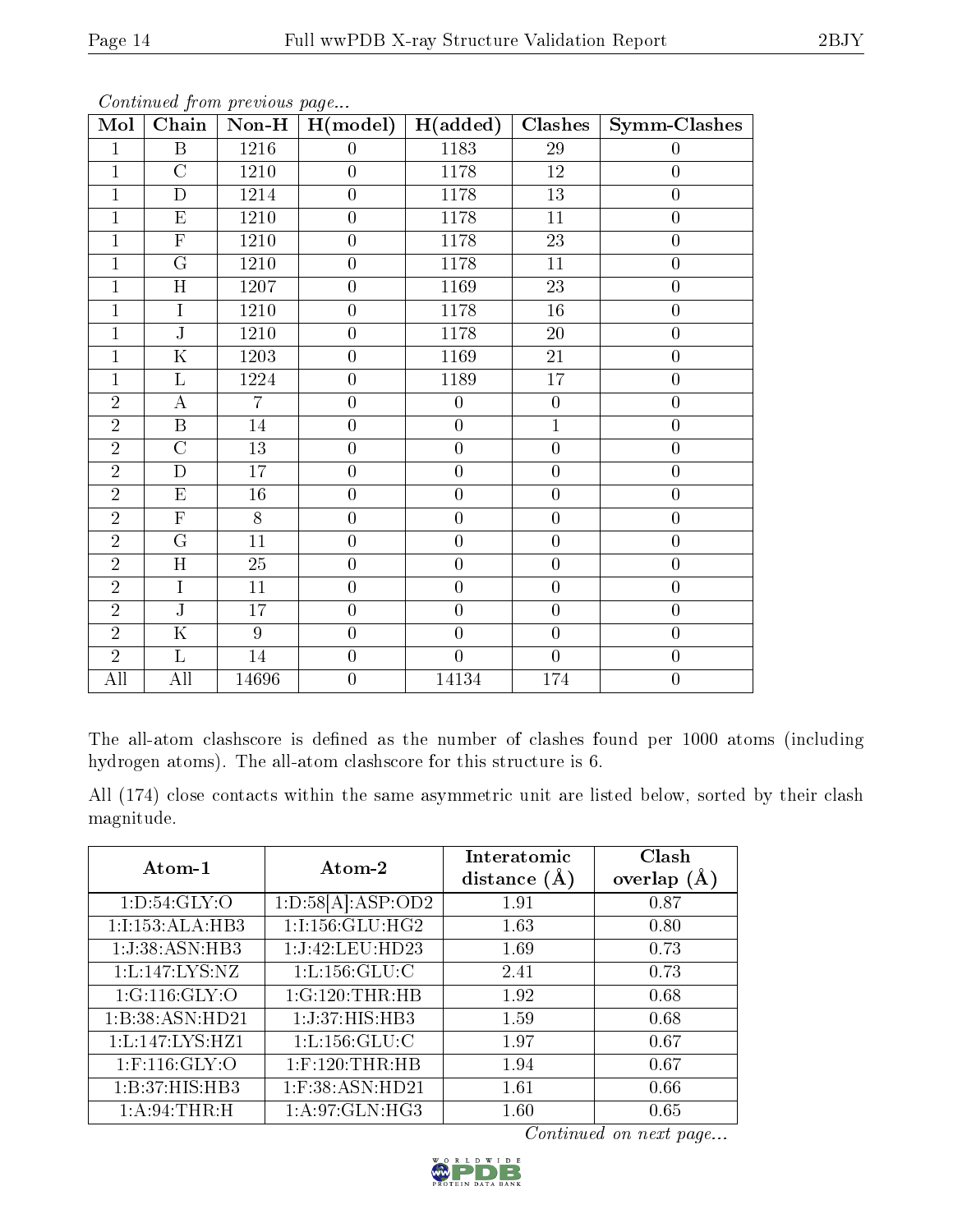| Continuea from previous page           |                               | Interatomic    | Clash         |
|----------------------------------------|-------------------------------|----------------|---------------|
| Atom-1                                 | Atom-2                        | distance $(A)$ | overlap $(A)$ |
| 1: D: 120: THR: HG23                   | 1:D:129:ASN:HB2               | 1.79           | 0.65          |
| 1: B:6: SER: HB3                       | 2:B:2001:HOH:O                | 1.96           | 0.64          |
| $1:$ F:32:TRP:HB3                      | $1:$ H:65:LEU:HD21            | 1.79           | 0.64          |
| 1:F:150:LEU:O                          | 1:F:152:LYS:HE3               | 1.97           | 0.64          |
| 1:B:156:GLU:CG                         | 1: B: 156: GLU: O             | 2.45           | 0.63          |
| $1:$ F:34:MET:SD                       | 1:F:95:MET:HB2                | 2.38           | 0.63          |
| 1:B:20:LEU:HD23                        | 1: B:57: MET:HA               | 1.80           | 0.63          |
| $1:$ F:95:MET:SD                       | $1:$ F:95:MET:C               | 2.77           | 0.63          |
| 1:J:120:THR:HG23                       | 1:J:129:ASN:HB2               | 1.82           | 0.61          |
| 1:B:65:LEU:HD13                        | 1:B:71:PRO:HD3                | 1.82           | 0.60          |
| 1:E:32:TRP:HB3                         | 1:G:65:LEU:HD21               | 1.84           | 0.60          |
| 1:L:42:LEU:HD23                        | 1: L:95: MET:SD               | 2.42           | 0.59          |
| 1:K:24:THR:HG23                        | 1:K:50:TYR:CE2                | 2.38           | 0.59          |
| 1:D:38:ASN:HD21                        | 1:1:37:HIS:HB3                | 1.67           | 0.58          |
| 1:B:116:GLY:O                          | 1:B:120:THR:HB                | 2.03           | 0.58          |
| 1: L:94:THR:HG22                       | 1: L:96: ASP:H                | 1.69           | 0.58          |
| 1:H:120:THR:HG23                       | $1:$ H $:129:$ ASN $:$ HB $2$ | 1.87           | 0.57          |
| 1:1:30:ILE:O                           | 1:I:34:MET:HB2                | 2.04           | 0.57          |
| 1: A:36: GLY:O                         | 1:H:149:PHE:HA                | 2.05           | 0.56          |
| 1:K:120:THR:HG23                       | 1:K:125:ASP:HB3               | 1.87           | 0.56          |
| 1:B:153:ALA:O                          | 1:B:156:GLU:HB2               | 2.05           | 0.56          |
| 1:E:38:ASN:HB3                         | 1:E:42:LEU:HD23               | 1.87           | 0.56          |
| 1: A:94:THR:N                          | 1:A:97:GLN:HG3                | 2.21           | 0.55          |
| 1:C:24:THR:HG23                        | 1:C:50:TYR:CE2                | 2.41           | 0.55          |
| 1:J:15:HIS:HE1                         | 1:J:83:SER:OG                 | 1.89           | 0.55          |
| 1:B:34:MET:HB2                         | 1: B: 95: MET: SD             | 2.46           | 0.55          |
| 1: C: 116: GLY: O                      | 1:C:120:THR:HG22              | 2.07           | 0.54          |
| 1: L: 24: THR:HG23                     | 1: L:50: TYR: CE2             | 2.42           | 0.54          |
| 1:Li116:GLY:O                          | 1: L: 120: THR: HB            | 2.07           | 0.54          |
| 1:K:74:THR:OG1                         | 1:K:77:GLU:HG3                | 2.07           | 0.54          |
| 1:L:147:LYS:HZ3                        | 1: L: 156: GLU: C             | 2.11           | 0.54          |
| 1:H:24:THR:HG23                        | $1:$ H $:50:$ TYR $:$ CE2     | 2.43           | 0.53          |
| 1: B: 156: GLU: CD                     | 1:B:156:GLU:O                 | 2.46           | 0.53          |
| 1:B:30:ILE:HG21                        | 1: B:99:MET:CE                | 2.38           | 0.53          |
| 1:J:51:SER:O                           | 1:J:55:GLU:HG2                | 2.07           | 0.53          |
| $1:$ H:30:ILE:HG21                     | $1:$ H $:99:$ MET $:$ CE      | 2.39           | 0.53          |
| 1: H:37: HIS: HB3                      | 1:K:38:ASN:OD1                | 2.09           | 0.52          |
| 1:H:24:THR:HG23                        | $1:$ H $:50:$ TYR:HE2         | 1.74           | 0.52          |
| 1:I:32:TRP:HB3                         | 1:K:65:LEU:HD21               | 1.90           | 0.52          |
| 1:J:153:ALA:HB3                        | 1:J:156:GLU:HB2               | 1.92           | 0.52          |
| $1:$ F:74:THR: $\overline{\text{OG1}}$ | $1:$ F:77:GLU:HG3             | 2.09           | 0.52          |

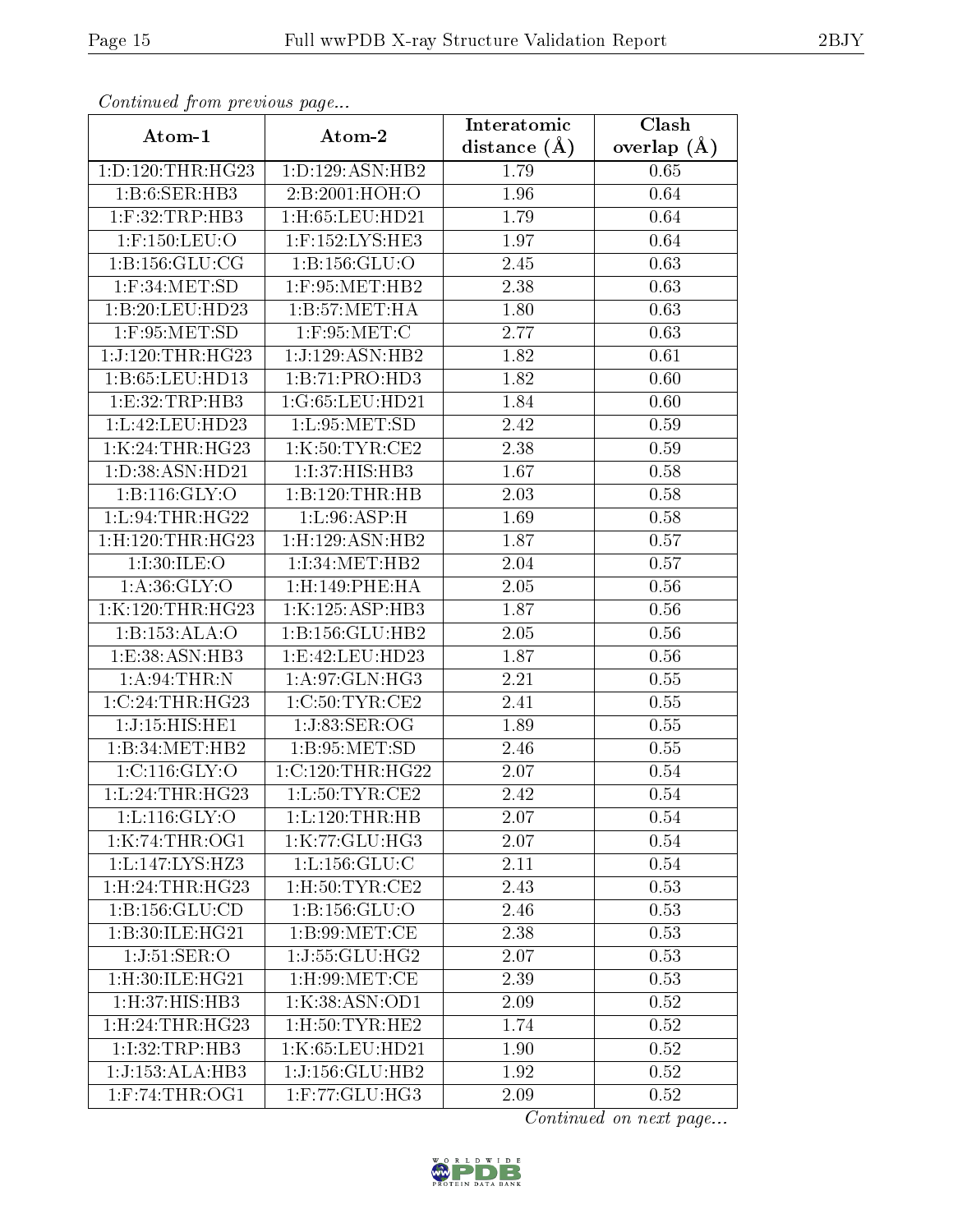| Continuatu jibin prototos pago |                                              | Interatomic       | Clash           |  |
|--------------------------------|----------------------------------------------|-------------------|-----------------|--|
| Atom-1                         | Atom-2                                       | distance $(A)$    | overlap $(\AA)$ |  |
| 1: A:32:TRP:HB3                | 1:C:65:LEU:HD21                              | 1.92              | 0.52            |  |
| 1: A:30: ILE:O                 | 1: A:34:MET:HB2                              | 2.10              | 0.52            |  |
| $1:$ F:62:GLU:OE1              | 1:K:141:LYS:HE2                              | $2.09\,$          | 0.52            |  |
| 1:1:73:SER:HB2                 | 1:K:29:GLN:HB2                               | 1.92              | 0.52            |  |
| 1:G:120:THR:HG21               | 1:G:129:ASN:HA                               | 1.92              | 0.52            |  |
| $1:$ F:76:LYS:HZ1              | 1: H:88: PRO:HD3                             | 1.74              | 0.51            |  |
| 1: E: 120: THR: HG21           | 1:E:129:ASN:HA                               | 1.92              | 0.51            |  |
| 1: E:29: GLN: HB2              | 1:G:73:SER:HB2                               | 1.92              | 0.51            |  |
| 1:L:152:LYS:HB3                | 1: L: 156: GLU: HG3                          | 1.92              | 0.51            |  |
| 1:G:94:THR:HG22                | 1:G:96:ASP:H                                 | 1.76              | 0.51            |  |
| 1:F:76:LYS:HZ2                 | 1:F:77:GLU:HG3                               | 1.75              | 0.51            |  |
| 1:1:64:LEU:CD1                 | 1:I:69:GLY:HA3                               | 2.41              | 0.50            |  |
| 1:J:29:GLN:HB2                 | 1:L:73:SER:HB2                               | 1.93              | 0.50            |  |
| 1: E: 116: GLY:O               | 1:E:120:THR:HB                               | 2.12              | 0.50            |  |
| 1:A:20:LEU:HD21                | 1: A:113: TYR:OH                             | 2.11              | 0.50            |  |
| 1: D: 20: LEU: HB3             | 1: D: 57: MET: HB2                           | 1.94              | 0.50            |  |
| 1:K:8:ASP:HA                   | 1:K:119:LEU:HD21                             | 1.95              | 0.49            |  |
| 1:B:152:LYS:HD2                | 1: B: 156: GLU: HG3                          | 1.95              | 0.49            |  |
| 1:H:35:ARG:HB3                 | 1:K:151:GLY:HA2                              | 1.94              | 0.49            |  |
| 1:1:20:LEU:O                   | 1:1:24:THR:HB                                | 2.13              | 0.49            |  |
| 1: B: 65: LEU: HD13            | 1:B:71:PRO:CD                                | 2.42              | 0.48            |  |
| 1:E:20:EU:HB3                  | 1: E: 57: MET: HB2                           | 1.94              | 0.48            |  |
| 1:B:120:THR:HG21               | 1:B:129:ASN:HA                               | $\overline{1.94}$ | 0.48            |  |
| 1: L: 120: THR: HG23           | 1: L: 129: ASN: HB2                          | 1.95              | 0.48            |  |
| 1: C:65:LEU:O                  | 1: H: 154: PRO:HG2                           | 2.12              | 0.48            |  |
| 1: A:65:LEU:O                  | $1: E: 154: PRO: \overline{HG2}$             | 2.13              | 0.48            |  |
| 1: A: 154: PRO:HG2             | 1:1:65:LEU:O                                 | 2.14              | 0.48            |  |
| 1: L: 120: THR: HG21           | 1: L: 129: ASN: HA                           | 1.96              | 0.48            |  |
| 1:G:120:THR:CG2                | 1:G:129:ASN:HA                               | 2.44              | 0.48            |  |
| 1:G:120:THR:HG23               | 1:G:129:ASN:HB2                              | 1.95              | 0.48            |  |
| 1: E: 120: THR: CG2            | $1: E: 129: \overline{\text{ASN:H}\text{A}}$ | 2.45              | 0.47            |  |
| 1:H:27:ILE:HD13                | 1:H:49:LEU:HB3                               | 1.96              | 0.47            |  |
| 1: A:95:MET:HE2                | 1: A:96: ASP: HA                             | 1.96              | 0.47            |  |
| 1: D: 120: THR: HG21           | 1:D:129:ASN:HA                               | 1.97              | 0.47            |  |
| 1:J:118:GLU:HB3                | 1:J:122:LYS:HE2                              | 1.95              | 0.47            |  |
| 1:G:147:LYS:HD2                | 1:G:152:LYS:HG3                              | 1.96              | 0.47            |  |
| 1: A:49: LEU: HD21             | 1:A:102:LEU:HD21                             | 1.96              | 0.47            |  |
| $1:$ F:65:LEU:O                | 1:K:154:PRO:HG2                              | 2.15              | 0.47            |  |
| 1:I:30:ILE:HG21                | 1:1:99:MET:CE                                | 2.44              | 0.47            |  |
| 1:I:52:GLU:OE2                 | 1:I:138:SER:OG                               | 2.32              | 0.47            |  |
| 1:K:94:THR:HG22                | 1:K:96:ASP:H                                 | 1.79              | 0.46            |  |

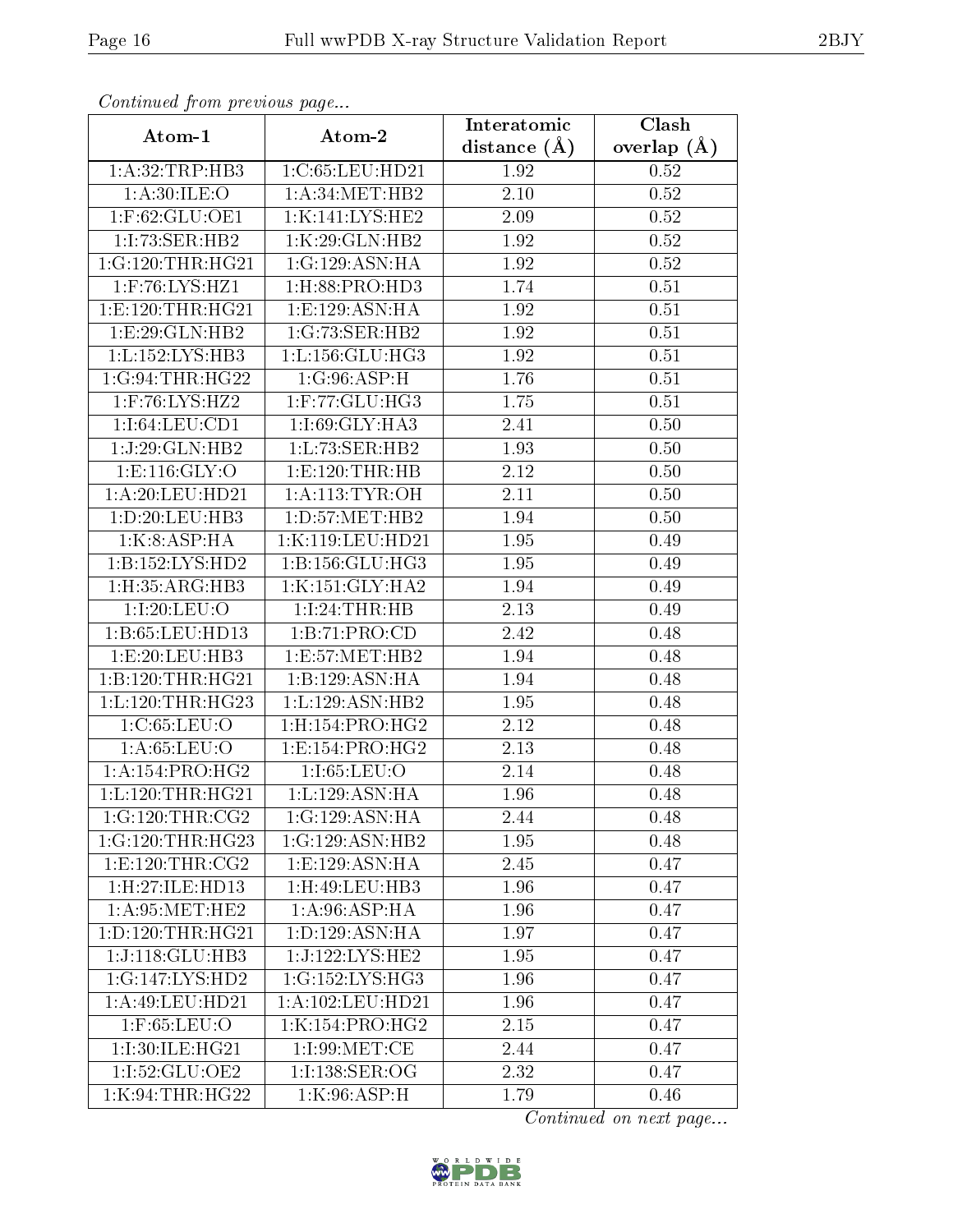| Continuation providus page       |                                              | Interatomic       | Clash         |
|----------------------------------|----------------------------------------------|-------------------|---------------|
| Atom-1                           | Atom-2                                       | distance $(A)$    | overlap $(A)$ |
| 1: D: 52: GLU: OE2               | 1: D: 138: SER: OG                           | 2.29              | 0.46          |
| 1:H:65:LEU:HD13                  | 1: H: 71: PRO: CD                            | 2.45              | 0.46          |
| 1: D: 95: MET: SD                | 1: D:95:MET:C                                | 2.94              | 0.46          |
| 1:J:20:LEU:HB3                   | 1:J:57:MET:HB2                               | 1.97              | 0.46          |
| 1:K:12:PHE:CZ                    | 1:K:116:GLY:HA3                              | 2.50              | 0.46          |
| 1:C:153:ALA:HB3                  | $1:\mathrm{C}:156:\mathrm{GLU}:\mathrm{HG3}$ | 1.97              | 0.46          |
| 1:F:114:LYS:O                    | 1:F:114:LYS:HE3                              | $\overline{2.15}$ | 0.46          |
| 1:A:20:LEU:HB3                   | 1: A:57: MET:HB2                             | 1.98              | 0.46          |
| 1:B:37:HIS:HB3                   | 1:F:38:ASN:ND2                               | 2.29              | 0.46          |
| 1:J:128:THR:O                    | 1:J:132:LEU:HD22                             | 2.16              | 0.46          |
| 1:I:15:HIS:HE1                   | 1:I:83:SER:OG                                | 2.00              | 0.45          |
| 1:B:32:TRP:HB3                   | 1: D:65: LEU:HD21                            | 1.97              | 0.45          |
| 1:1:29:GLN:HB2                   | 1:K:73:SER:HB2                               | 1.99              | 0.45          |
| 1:1:153:ALA:H                    | 1:I:156:GLU:HG3                              | 1.81              | 0.45          |
| 1: A:94:THR:H                    | 1: A:97: GLN: CG                             | 2.30              | 0.45          |
| 1: A:86: GLU:CD                  | 1:C:74:THR:HB                                | 2.37              | 0.45          |
| $1:$ H $:20:$ LEU $:$ HD $23$    | $1:$ H $:57:$ MET $:$ HA                     | 1.98              | 0.45          |
| $1:$ H:65:LEU: $O$               | 1:J:154:PRO:HG2                              | 2.16              | 0.45          |
| 1: A:38: ASN:HD21                | 1:K:37:HIS:HB3                               | 1.82              | 0.44          |
| $1:$ F:20:LEU:HD23               | $1:$ F:57:MET:HA                             | 1.99              | 0.44          |
| 1:H:34:MET:HB2                   | $1:$ H $:95:$ MET $:$ CE                     | 2.47              | 0.44          |
| 1:I:153:ALA:HB3                  | 1:1:156:GLU:CG                               | 2.42              | 0.44          |
| 1:K:120:THR:HG21                 | 1:K:129:ASN:N                                | 2.32              | 0.44          |
| 1:B:154:PRO:HG3                  | 1: L:65:LEU:O                                | 2.17              | 0.44          |
| 1:D:27:ILE:HD13                  | 1:D:49:LEU:HB3                               | 1.99              | 0.44          |
| 1: D: 154: PRO:HG2               | 1:K:65:LEU:O                                 | 2.16              | 0.44          |
| 1: L: 154: PRO: O                | 1:L:155:LEU:HD23                             | 2.17              | 0.44          |
| 1:G:24:THR:HG23                  | 1:G:50:TYR:CE2                               | 2.53              | 0.44          |
| 1:B:29:GLN:HB2                   | 1: D: 73: SER: HB2                           | 1.98              | 0.44          |
| 1:J:65:LEU:HD13                  | 1:J:71:PRO:HD2                               | 2.00              | 0.44          |
| 1:K:94:THR:HG22                  | 1:K:96:ASP:N                                 | 2.32              | 0.44          |
| 1:F:72:PHE:HD2                   | 1:F:77:GLU:OE2                               | 2.01              | 0.44          |
| 1:B:152:LYS:HD2                  | 1: B: 156: GLU: CG                           | 2.49              | 0.43          |
| 1:B:15:HIS:HE1                   | 1: B: 83: SER: OG                            | 2.01              | 0.43          |
| 1:L:65:LEU:HD13                  | 1: L: 71: PRO: CD                            | 2.48              | 0.43          |
| 1:B:24:THR:HG23                  | $1: B: 50: T\overline{YR:CE2}$               | 2.54              | 0.43          |
| 1:J:96:ASP:O                     | 1:J:100:GLU:HG2                              | 2.18              | 0.43          |
| 1:J:30:ILE:HG21                  | 1:J:99:MET:CE                                | 2.49              | 0.43          |
| 1:C:28:HIS:CE1                   | 1:C:50:TYR:CE2                               | 3.07              | 0.43          |
| 1:G:128:THR:HG22                 | 1:G:132:LEU:HD22                             | 2.00              | 0.43          |
| $1: L: 120: THR: \overline{CG2}$ | 1: L: 129: ASN: HA                           | 2.49              | 0.43          |

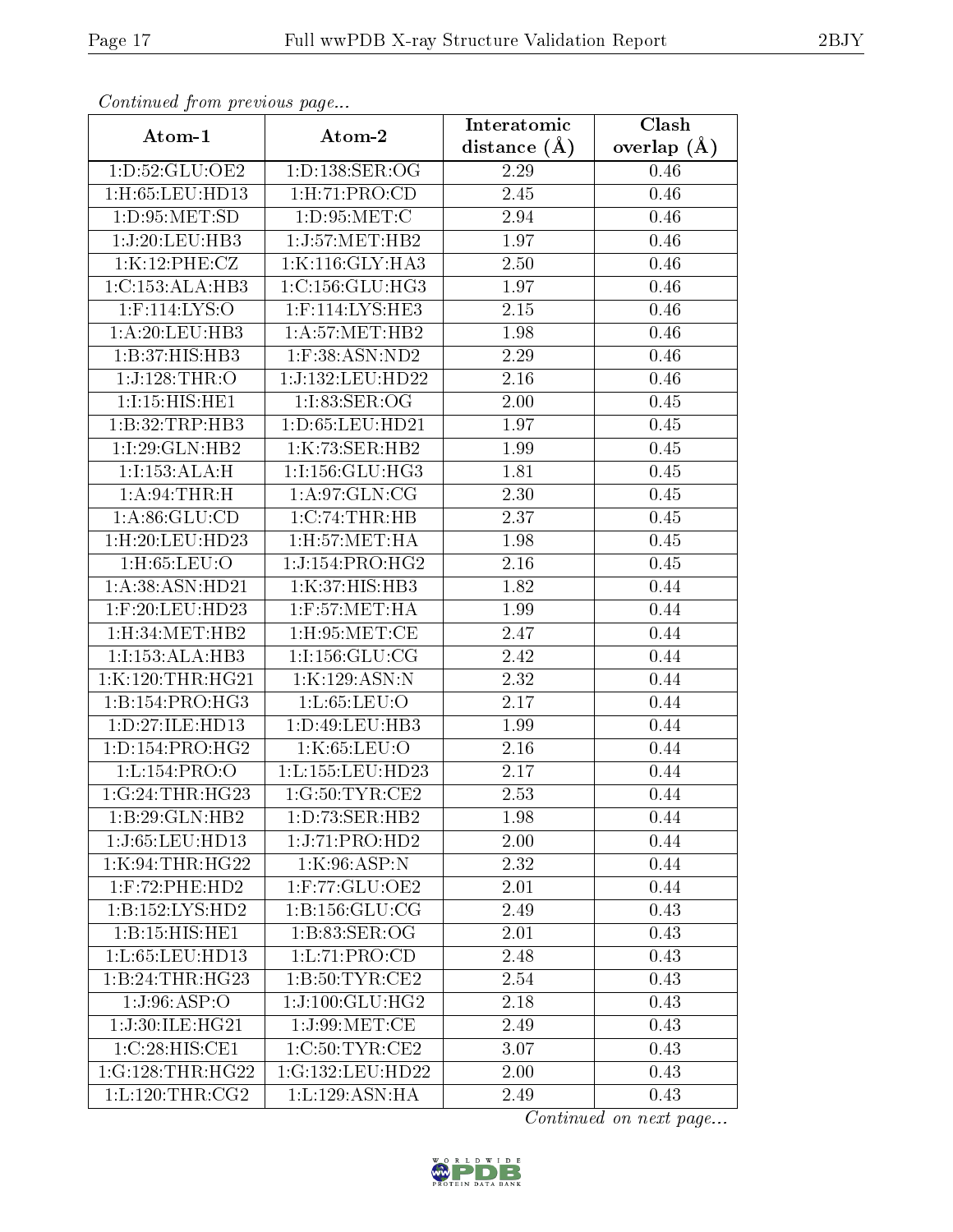| Continued from previous page     |                                          | Interatomic       | Clash         |
|----------------------------------|------------------------------------------|-------------------|---------------|
| Atom-1                           | Atom-2                                   | distance $(A)$    | overlap $(A)$ |
| 1:L:20:LEU:HD23                  | 1: L: 57: MET: HA                        | 2.00              | 0.43          |
| 1:B:99:MET:O                     | 1:B:103:VAL:HG23                         | 2.19              | 0.43          |
| 1:J:75:LEU:HD22                  | 1:L:22:VAL:HG22                          | 2.01              | 0.43          |
| 1: D: 144: TRP: HB2              | 1:K:66:ALA:HA                            | 2.01              | 0.43          |
| 1:B:147:LYS:HE3                  | 1:B:156:GLU:HB3                          | 2.01              | 0.42          |
| 1:C:14:ASN:OD1                   | 1:C:71:PRO:HA                            | 2.18              | 0.42          |
| 1:C:76:LYS:O                     | 1:C:80:GLU:HB2                           | 2.19              | 0.42          |
| 1:B:30:ILE:HG21                  | 1:B:99:MET:HE2                           | 2.00              | 0.42          |
| 1:B:14:ASN:OD1                   | 1:B:71:PRO:HA                            | <b>2.20</b>       | 0.42          |
| 1:B:38:ASN:ND2                   | 1:J:37:HIS:HB3                           | 2.30              | 0.42          |
| 1: A:58:ASP:O                    | 1: A:62: GLU:HG3                         | 2.19              | 0.42          |
| 1:E:34:MET:HB2                   | 1:E:95:MET:CE                            | 2.50              | 0.42          |
| $1:$ H:14: $\overline{ASN:}$ OD1 | 1: H: 71: PRO:HA                         | 2.20              | 0.42          |
| 1:1:64:LEU:HD12                  | 1:I:69:GLY:HA3                           | 2.02              | 0.42          |
| 1:E:20:LEU:O                     | 1:E:24:THR:HB                            | 2.19              | 0.42          |
| 1:B:120:THR:HG23                 | 1:B:129:ASN:HB2                          | 2.00              | 0.42          |
| 1:F:37:HIS:HE1                   | 1:J:96:ASP:OD2                           | 2.02              | 0.42          |
| 1: E: 73: SER: OG                | 1:G:29:GLN:HG3                           | 2.20              | 0.42          |
| 1:J:20:LEU:HD23                  | 1:J:57:MET:HA                            | 2.01              | 0.42          |
| $1:$ F:30:ILE:HG21               | $1:$ F:99:MET:HE1                        | 2.02              | 0.42          |
| 1:H:65:LEU:HD13                  | 1: H: 71: PRO: HD3                       | 2.01              | 0.41          |
| 1:J:116:GLY:HA2                  | 1:J:119:LEU:HD23                         | 2.02              | 0.41          |
| 1:H:84:VAL:HG13                  | $1:$ H: $105:$ THR:HG23                  | 2.02              | 0.41          |
| 1:I:7:VAL:HB                     | 1:I:11:GLU:HG3                           | $\overline{2.01}$ | 0.41          |
| 1:B:65:LEU:HD21                  | 1:D:32:TRP:HB3                           | 2.01              | 0.41          |
| $1:C:94$ : THR: HB               | $1:C:97:\overline{\text{GLN:H}}$         | 1.85              | 0.41          |
| 1:C:38:ASN:O                     | 1:C:42:LEU:HB2                           | 2.21              | 0.41          |
| $1:$ F:65:LEU:HD21               | 1: H:32: TRP: HB3                        | 2.01              | 0.41          |
| 1:J:26:LYS:HE3                   | 1:J:105:THR:OG1                          | 2.20              | 0.41          |
| 1:B:120:THR:CG2                  | 1:B:129:ASN:HA                           | 2.51              | 0.41          |
| $1:$ F:30:ILE:HG21               | $1:$ F:99:MET:CE                         | 2.50              | 0.41          |
| 1:K:65:LEU:HD13                  | 1:K:71:PRO:HD3                           | 2.01              | 0.40          |
| 1:C:95:MET:CE                    | $1:C:95:\overline{\text{MET:H}\text{A}}$ | 2.50              | 0.40          |
| 1:F:65:LEU:HD13                  | 1: F: 71: PRO: CD                        | 2.51              | 0.40          |
| $1:$ H $:9:$ THR $:$ H $G22$     | 1:H:13:LEU:HD22                          | 2.03              | 0.40          |
| 1: A: 45: LYS: HE3               | 1:K:40:PHE:CD2                           | 2.56              | 0.40          |
| $1:$ F:66:ALA:HB1                | 1:K:140:ASP:HB3                          | 2.03              | 0.40          |
| $1:$ F:76:LYS:NZ                 | 1:H:88:PRO:HD3                           | 2.35              | 0.40          |
| $1:$ F:120:THR:HG22              | $1:$ F:129:ASN:HD22                      | 1.84              | 0.40          |
| 1: H:99: MET:SD                  | $1:$ H $:102:$ LEU $:$ HD $12$           | 2.62              | 0.40          |
| 1: H:94: THR: HG22               | 1: H:97: GLN:H                           | 1.87              | 0.40          |

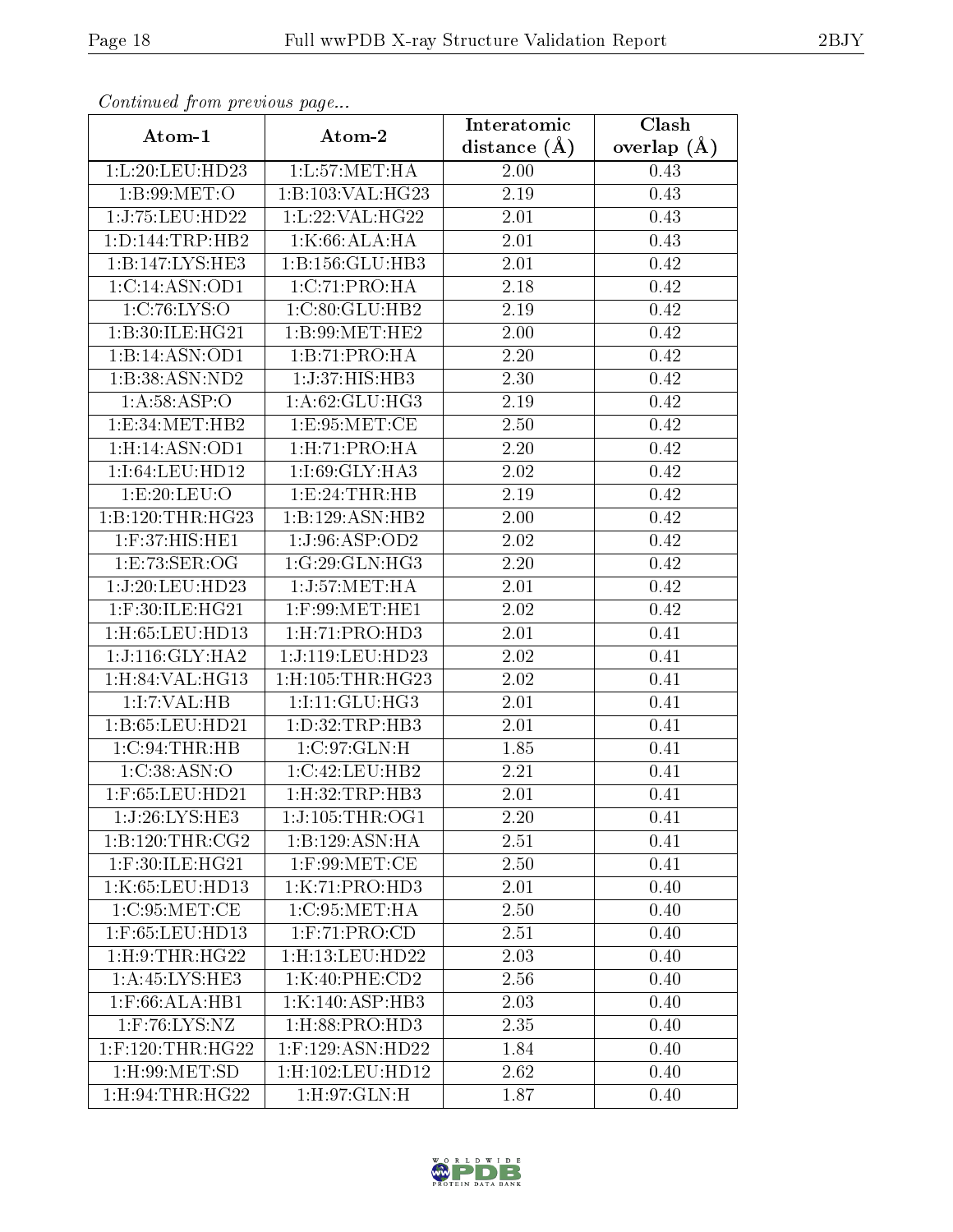There are no symmetry-related clashes.

### 5.3 Torsion angles (i)

#### 5.3.1 Protein backbone  $(i)$

In the following table, the Percentiles column shows the percent Ramachandran outliers of the chain as a percentile score with respect to all X-ray entries followed by that with respect to entries of similar resolution.

The Analysed column shows the number of residues for which the backbone conformation was analysed, and the total number of residues.

| Mol          | Chain         | Analysed         | Favoured   | Allowed  | Outliers         |                     | Percentiles |
|--------------|---------------|------------------|------------|----------|------------------|---------------------|-------------|
| $\mathbf{1}$ | A             | $148/156$ (95%)  | 147 (99%)  | $1(1\%)$ | $\overline{0}$   | 100                 | 100         |
| $\mathbf{1}$ | B             | $149/156(96\%)$  | 148 (99%)  | $1(1\%)$ | $\theta$         | 100                 | 100         |
| $\mathbf{1}$ | $\mathcal{C}$ | $148/156$ (95%)  | 145 (98%)  | $3(2\%)$ | $\theta$         | 100                 | 100         |
| $\mathbf{1}$ | D             | $149/156(96\%)$  | 147 (99%)  | $2(1\%)$ | $\boldsymbol{0}$ | 100                 | 100         |
| $\mathbf{1}$ | E             | $148/156$ (95%)  | 145 (98%)  | $3(2\%)$ | $\overline{0}$   | <b>100</b>          | 100         |
| $\mathbf{1}$ | F             | $148/156$ (95%)  | 146 (99%)  | $2(1\%)$ | $\overline{0}$   | 100                 | 100         |
| 1            | G             | $148/156$ (95%)  | 146 (99%)  | $2(1\%)$ | $\theta$         | <b>100</b>          | 100         |
| $\mathbf{1}$ | H             | $148/156(95\%)$  | 146 (99%)  | $2(1\%)$ | $\overline{0}$   | <b>100</b>          | 100         |
| $\mathbf{1}$ | L             | $148/156$ (95%)  | 147 (99%)  | $1(1\%)$ | $\theta$         | <b>100</b>          | 100         |
| $\mathbf{1}$ | J             | $148/156$ (95%)  | 147 (99%)  | $1(1\%)$ | $\overline{0}$   | 100                 | 100         |
| 1            | K             | $147/156$ (94%)  | 145 (99%)  | $2(1\%)$ | $\theta$         | 100                 | 100         |
| $\mathbf{1}$ | L             | $150/156$ (96\%) | 148 (99%)  | $2(1\%)$ | $\overline{0}$   | <b>100</b>          | 100         |
| All          | All           | 1779/1872 (95%)  | 1757 (99%) | 22 (1%)  | $\theta$         | $\vert$ 100 $\vert$ | 100         |

There are no Ramachandran outliers to report.

#### 5.3.2 Protein sidechains  $(i)$

In the following table, the Percentiles column shows the percent sidechain outliers of the chain as a percentile score with respect to all X-ray entries followed by that with respect to entries of similar resolution.

The Analysed column shows the number of residues for which the sidechain conformation was analysed, and the total number of residues.

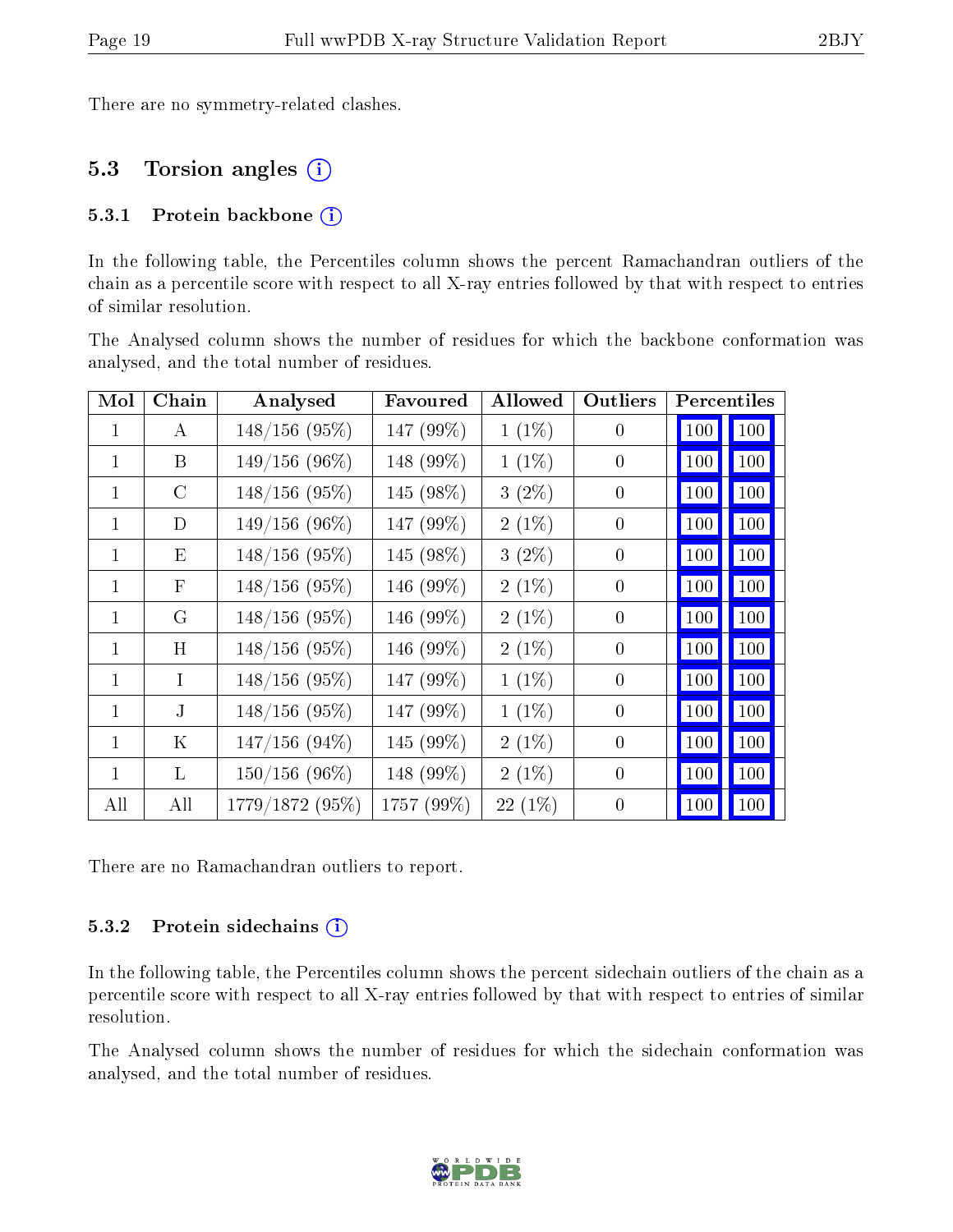| Mol          | Chain        | Analysed        | Rotameric  | Outliers  |                 | Percentiles |
|--------------|--------------|-----------------|------------|-----------|-----------------|-------------|
| 1            | A            | $131/137(96\%)$ | 120 (92%)  | 11 (8%)   | 11              | 21          |
| $\mathbf{1}$ | B            | 132/137 (96%)   | 122 (92%)  | $10(8\%)$ | 13              | 26          |
| 1            | C            | 131/137 (96%)   | 121 (92%)  | $10(8\%)$ | 13              | 26          |
| 1            | D            | 132/137 (96%)   | 121 (92%)  | 11 (8%)   | 11              | 22          |
| $\mathbf{1}$ | Ε            | 131/137 (96%)   | 120 (92%)  | 11 (8%)   | 11              | 21          |
| $\mathbf{1}$ | $\mathbf{F}$ | $131/137(96\%)$ | 118 (90%)  | 13 (10%)  | 8               | 15          |
| $\mathbf{1}$ | G            | $131/137(96\%)$ | 120 (92%)  | 11 (8%)   | 11              | 21          |
| 1            | H            | 131/137 (96%)   | 117 (89%)  | 14 (11%)  | $6\phantom{.}6$ | 12          |
| $\mathbf{1}$ | $\mathbf I$  | $131/137(96\%)$ | 119 (91%)  | 12 (9%)   | 9               | 17          |
| $\mathbf{1}$ | $_{\rm J}$   | $131/137(96\%)$ | 117 (89%)  | 14 (11%)  | $6\phantom{.}6$ | $12\,$      |
| 1            | Κ            | 130/137 (95%)   | 120 (92%)  | 10 (8%)   | 13              | 25          |
| $\mathbf{1}$ | L            | 133/137(97%)    | 123 (92%)  | $10(8\%)$ | 13              | 27          |
| All          | All          | 1575/1644 (96%) | 1438 (91%) | 137 (9%)  | 10              | 20          |

All (137) residues with a non-rotameric sidechain are listed below:

| Mol            | Chain                               | Res              | <b>Type</b>                         |
|----------------|-------------------------------------|------------------|-------------------------------------|
| $\mathbf 1$    | $\overline{\rm A}$                  | $\overline{13}$  | <b>LEU</b>                          |
| $\overline{1}$ | $\overline{A}$                      | 20               | LEU                                 |
| $\mathbf{1}$   | $\frac{\overline{A}}{\overline{A}}$ | 24               | <b>THR</b>                          |
| $\mathbf{1}$   |                                     | 42               | <b>LEU</b>                          |
| $\mathbf{1}$   | $\overline{A}$                      | 45               | $\overline{\text{LYS}}$             |
| $\overline{1}$ | $\frac{\overline{A}}{\overline{A}}$ | $\overline{95}$  | <b>MET</b>                          |
| $\overline{1}$ |                                     | 97               | <b>GLN</b>                          |
| $\overline{1}$ | $\frac{\overline{A}}{\overline{A}}$ | $\overline{102}$ | LEU                                 |
| $\mathbf{1}$   |                                     | 118              | $\mathrm{GL} \overline{\mathrm{U}}$ |
| $\overline{1}$ | $\overline{A}$                      | $\overline{119}$ | LEU                                 |
| $\overline{1}$ | $\overline{A}$                      | 130              | <b>ASP</b>                          |
| $\mathbf{1}$   | $\overline{\mathrm{B}}$             | 13               | <b>LEU</b>                          |
| $\overline{1}$ | $\overline{\mathrm{B}}$             | 20               | LEU                                 |
| $\mathbf{1}$   | $\overline{\mathrm{B}}$             | 24               | <b>THR</b>                          |
| $\overline{1}$ | $\overline{\mathrm{B}}$             | $\overline{65}$  | LEU                                 |
| $\mathbf{1}$   | $\overline{\mathrm{B}}$             | 79               | <b>LEU</b>                          |
| $\mathbf{1}$   | $\boldsymbol{\mathrm{B}}$           | 94               | THR                                 |
| $\mathbf{1}$   | $\overline{\mathrm{B}}$             | 102              | <b>LEU</b>                          |
| $\mathbf{1}$   | $\overline{\rm B}$                  | 120              | <b>THR</b>                          |
| $\mathbf{1}$   | $\overline{\mathrm{B}}$             | 132              | <b>LEU</b>                          |
| $\mathbf{1}$   | $\overline{\mathbf{B}}$             | 141              | <b>LYS</b>                          |
| $\mathbf 1$    | $\overline{\rm C}$                  | $\overline{13}$  | LEU                                 |

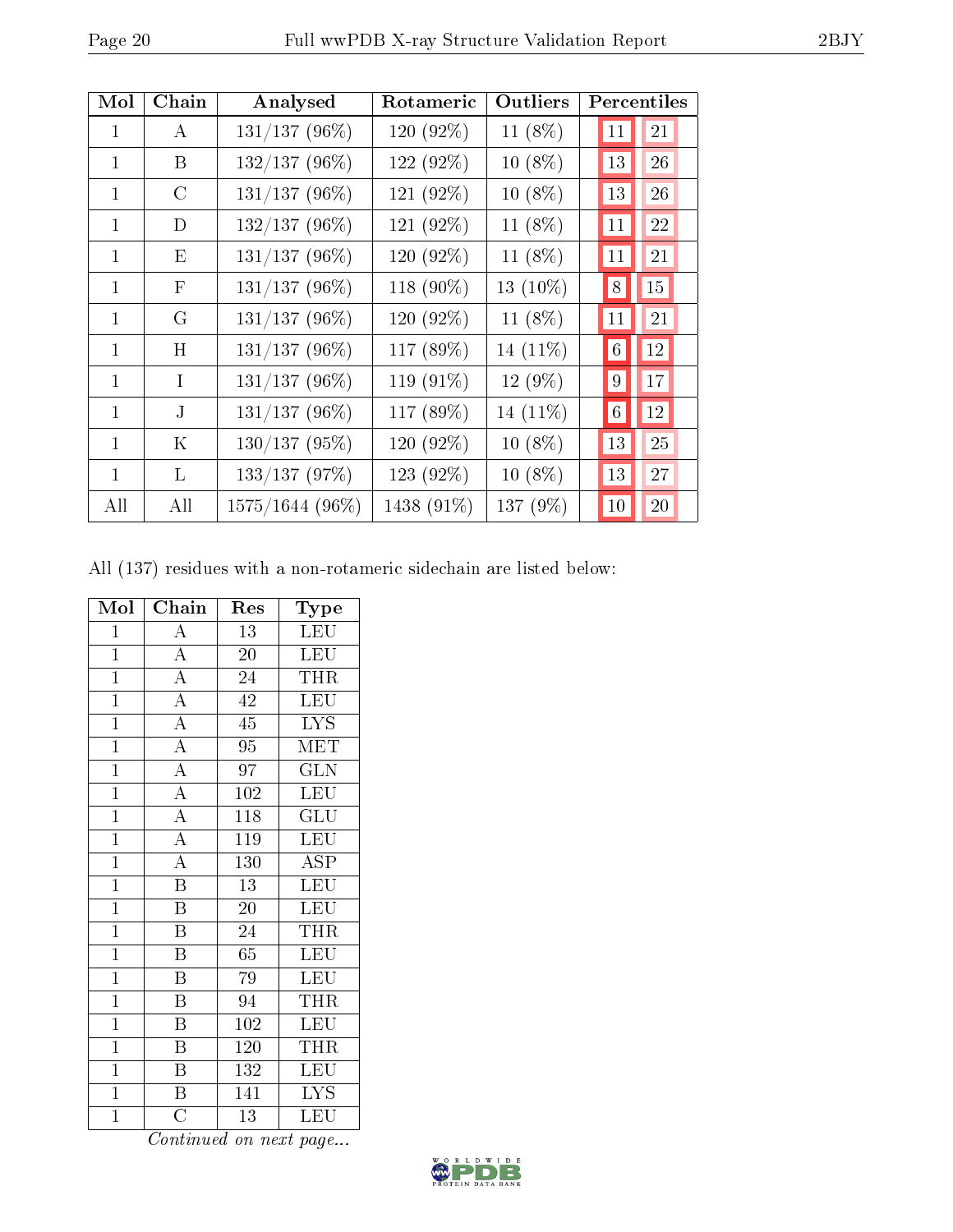| Mol            | $\sum_{i=1}^{n} a_i$<br>Chain                                                                                                                              | Res              | $r \sim \mathcal{I}$<br>Type |
|----------------|------------------------------------------------------------------------------------------------------------------------------------------------------------|------------------|------------------------------|
| $\mathbf 1$    |                                                                                                                                                            | 20               | LEU                          |
| $\overline{1}$ |                                                                                                                                                            | 24               | <b>THR</b>                   |
| $\overline{1}$ |                                                                                                                                                            | 42               | LEU                          |
| $\mathbf{1}$   |                                                                                                                                                            | $\rm 45$         | $\overline{\text{LYS}}$      |
| $\overline{1}$ | $\overline{C}\ \overline{C}\ \overline{C}\ \overline{C}\ \overline{C}\ \overline{C}\ \overline{C}\ \overline{C}\ \overline{C}\ \overline{C}\ \overline{D}$ | $\overline{65}$  | LEU                          |
| $\mathbf{1}$   |                                                                                                                                                            | $\overline{76}$  | <b>LYS</b>                   |
| $\overline{1}$ |                                                                                                                                                            | $\overline{85}$  | GLU                          |
| $\overline{1}$ |                                                                                                                                                            | $\overline{94}$  | <b>THR</b>                   |
| $\overline{1}$ |                                                                                                                                                            | $\overline{132}$ | $\overline{\textrm{LEU}}$    |
| $\overline{1}$ |                                                                                                                                                            | $\overline{13}$  | LEU                          |
| $\overline{1}$ | $\overline{D}$                                                                                                                                             | $20\,$           | $\overline{\text{LEU}}$      |
| $\overline{1}$ | $\overline{D}$                                                                                                                                             | $\overline{24}$  | <b>THR</b>                   |
| $\mathbf{1}$   | $\overline{D}$                                                                                                                                             | $\overline{47}$  | <b>ASP</b>                   |
| $\mathbf{1}$   | $\overline{D}$                                                                                                                                             | 58[A]            | <b>ASP</b>                   |
| $\overline{1}$ | $\frac{\overline{D}}{D}$                                                                                                                                   | 58[B]            | $\overline{\text{ASP}}$      |
| $\mathbf{1}$   |                                                                                                                                                            | 94               | <b>THR</b>                   |
| $\overline{1}$ | $\frac{\overline{D}}{\overline{D}}$                                                                                                                        | $\overline{96}$  | $\overline{\text{ASP}}$      |
| $\mathbf{1}$   |                                                                                                                                                            | 102              | LEU                          |
| $\mathbf{1}$   | $\overline{D}$                                                                                                                                             | 120              | $\overline{\text{THR}}$      |
| $\mathbf{1}$   | $\overline{D}$                                                                                                                                             | 132              | <b>LEU</b>                   |
| $\overline{1}$ | $\overline{E}$                                                                                                                                             | $\overline{13}$  | LEU                          |
| $\overline{1}$ | $\overline{E}$                                                                                                                                             | $\overline{20}$  | LEU                          |
| $\mathbf{1}$   | $\overline{\mathrm{E}}$                                                                                                                                    | 24               | $T\overline{\text{HR}}$      |
| $\overline{1}$ | $\overline{\mathrm{E}}$                                                                                                                                    | 45               | $\overline{\text{LYS}}$      |
| $\mathbf{1}$   | $\overline{\mathrm{E}}$                                                                                                                                    | $\overline{55}$  | $\overline{GLU}$             |
| $\overline{1}$ | $\overline{\mathrm{E}}$                                                                                                                                    | 65               | LEU                          |
| $\overline{1}$ | $\overline{\mathrm{E}}$                                                                                                                                    | 94               | THR                          |
| $\overline{1}$ | $\overline{\mathrm{E}}$                                                                                                                                    | 102              | <b>LEU</b>                   |
| $\overline{1}$ | $\overline{\mathrm{E}}$                                                                                                                                    | $\overline{120}$ | THR                          |
| 1              | $\boldsymbol{\mathrm{E}}$                                                                                                                                  | 121              | ASP                          |
| $\mathbf 1$    | $\overline{E}$                                                                                                                                             | 132              | LEU                          |
| $\mathbf{1}$   | $\overline{\mathrm{F}}$                                                                                                                                    | $\overline{13}$  | <b>LEU</b>                   |
| $\mathbf{1}$   | $\frac{\overline{F}}{\overline{F}}$                                                                                                                        | <b>20</b>        | LEU                          |
| $\overline{1}$ |                                                                                                                                                            | $\overline{24}$  | THR <sub>_</sub>             |
| $\mathbf{1}$   | $\frac{\overline{F}}{\overline{F}}$                                                                                                                        | 41               | THR                          |
| $\overline{1}$ |                                                                                                                                                            | $\overline{42}$  | LEU                          |
| $\mathbf{1}$   | $\overline{F}$                                                                                                                                             | 65               | $\overline{\text{LEU}}$      |
| $\mathbf{1}$   | $\overline{F}$                                                                                                                                             | 76               | <b>LYS</b>                   |
| $\mathbf 1$    | $\frac{\overline{F}}{\overline{F}}$                                                                                                                        | 95               | $\overline{\text{MET}}$      |
| $\mathbf{1}$   |                                                                                                                                                            | 102              | LEU                          |
| $\mathbf 1$    |                                                                                                                                                            | $\overline{114}$ | $\overline{\text{LYS}}$      |
| $\mathbf 1$    | $\overline{\mathrm{F}}$                                                                                                                                    | 120              | THR                          |

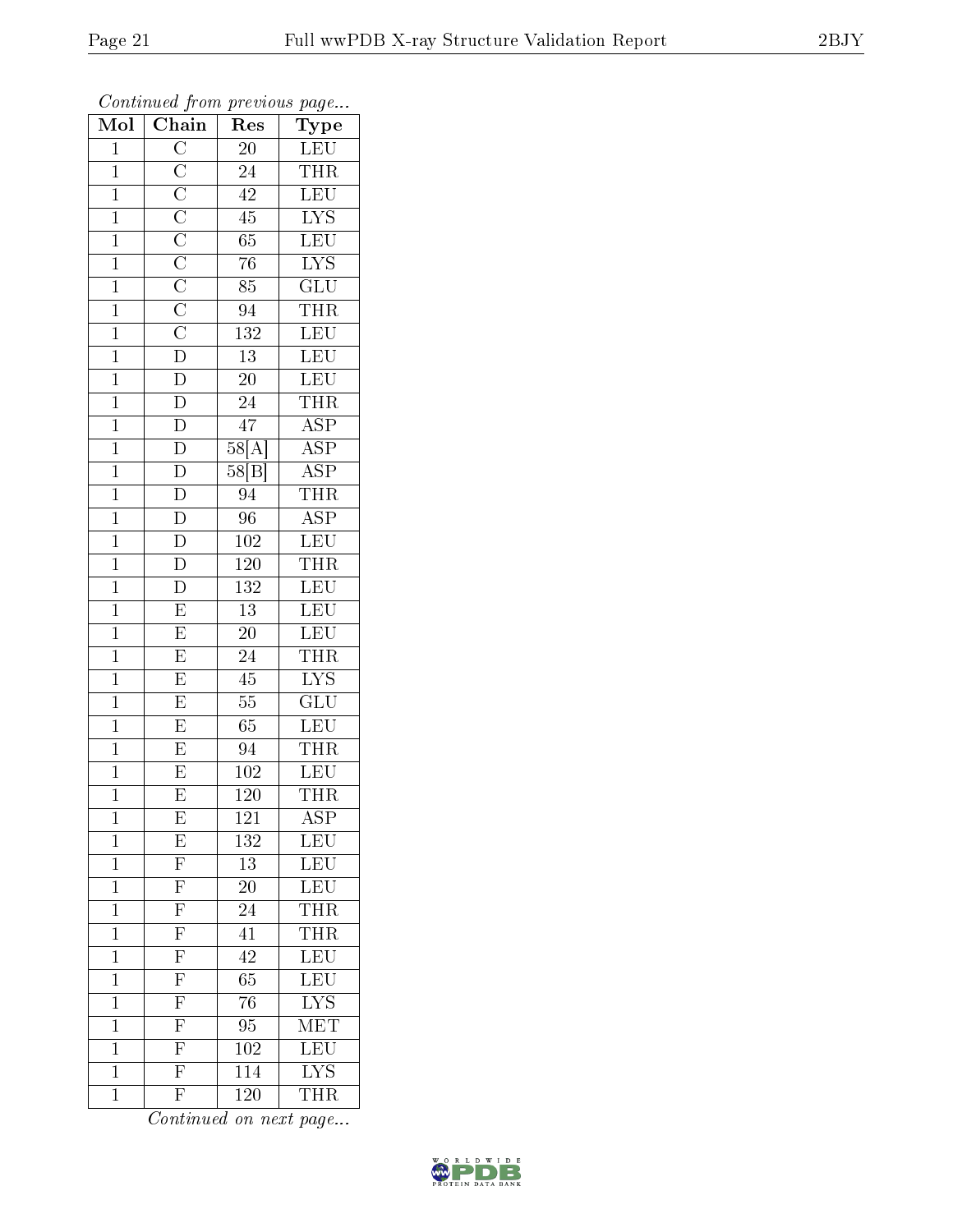| $\overline{\text{Mol}}$ | $\cdots$ $\cdots$<br>Chain | x.<br>Res        | $\mathbf{r}$ $\mathbf{v}$<br>Type |
|-------------------------|----------------------------|------------------|-----------------------------------|
| $\mathbf 1$             | $\overline{F}$             | 132              | $\operatorname{LEU}$              |
| $\mathbf{1}$            | $\overline{F}$             | $\overline{152}$ | I <sub>YS</sub>                   |
| $\overline{1}$          | $\overline{\mathrm{G}}$    | $\overline{7}$   | $\overline{\text{VAL}}$           |
| $\mathbf 1$             | $\overline{\mathrm{G}}$    | $\overline{13}$  | <b>LEU</b>                        |
| $\overline{1}$          | $\overline{\mathrm{G}}$    | $\overline{20}$  | <b>LEU</b>                        |
| $\mathbf 1$             | $\overline{\mathrm{G}}$    | $\overline{24}$  | THR                               |
| $\overline{1}$          | $\overline{\mathrm{G}}$    | 42               | LEU                               |
| $\mathbf{1}$            | $\overline{\mathrm{G}}$    | $\overline{55}$  | $\overline{\text{GLU}}$           |
| $\overline{1}$          | $\overline{\mathrm{G}}$    | 65               | LEU                               |
| $\mathbf{1}$            | $\overline{\mathrm{G}}$    | 102              | LEU                               |
| $\mathbf{1}$            | $\overline{G}$             | $120\,$          | <b>THR</b>                        |
| $\mathbf{1}$            | $\overline{\mathrm{G}}$    | 130              | <b>ASP</b>                        |
| $\mathbf{1}$            | $\overline{\mathrm{G}}$    | $\overline{132}$ | LEU                               |
| $\mathbf{1}$            | $\overline{\rm H}$         | 8                | $\overline{\text{ASP}}$           |
| $\overline{1}$          | $\overline{\text{H}}$      | $\overline{13}$  | <b>LEU</b>                        |
| $\mathbf{1}$            | $\overline{\rm H}$         | $20\,$           | LEU                               |
| $\mathbf{1}$            | $\overline{\rm H}$         | $\overline{24}$  | <b>THR</b>                        |
| $\mathbf{1}$            | $\overline{\rm H}$         | $\overline{49}$  | <b>LEU</b>                        |
| $\overline{1}$          | $\overline{H}$             | $\overline{55}$  | $\overline{\text{GLU}}$           |
| $\mathbf{1}$            | $\overline{H}$             | $65\,$           | <b>LEU</b>                        |
| $\mathbf{1}$            | $\overline{\rm H}$         | 80               | GLU                               |
| $\overline{1}$          | $\overline{\rm H}$         | 94               | <b>THR</b>                        |
| $\mathbf 1$             | $\overline{\rm H}$         | $10\overline{2}$ | <b>LEU</b>                        |
| $\overline{1}$          | $\overline{\rm H}$         | 120              | THR                               |
| $\overline{1}$          | $\overline{\rm H}$         | 130              | <b>ASP</b>                        |
| $\mathbf{1}$            | $\overline{\rm H}$         | 131              | $\overline{\text{MET}}$           |
| $\mathbf 1$             | $\overline{\rm H}$         | $\overline{132}$ | <b>LEU</b>                        |
| $\overline{1}$          | $\overline{I}$             | $\overline{13}$  | <b>LEU</b>                        |
| $\overline{1}$          | $\overline{I}$             | $\overline{20}$  | $\overline{\text{LEU}}$           |
| 1                       | Ι                          | 24               | THR                               |
| $\mathbf{1}$            | $\mathbf I$                | 42               | LEU                               |
| $\mathbf{1}$            | $\overline{I}$             | $\overline{45}$  | <b>LYS</b>                        |
| $\mathbf{1}$            | I                          | 49               | LEU                               |
| $\overline{1}$          | Ī                          | $\overline{65}$  | $\overline{\text{LEU}}$           |
| $\mathbf{1}$            | I                          | 96               | $\overline{\text{ASP}}$           |
| $\mathbf 1$             | Ī                          | $\overline{102}$ | LEU                               |
| $\mathbf 1$             | I                          | 118              | $\overline{\text{GLU}}$           |
| $\overline{1}$          | I                          | 130              | $\overline{\text{ASP}}$           |
| $\mathbf{1}$            | I                          | 132              | LEU <sup>-</sup>                  |
| $\mathbf{1}$            | $\overline{\text{J}}$      | $\overline{13}$  | LEU                               |
| $\mathbf 1$             | $\overline{\text{J}}$      | 20               | LEU                               |
| $\mathbf{1}$            | $\overline{\text{J}}$      | 24               | <b>THR</b>                        |

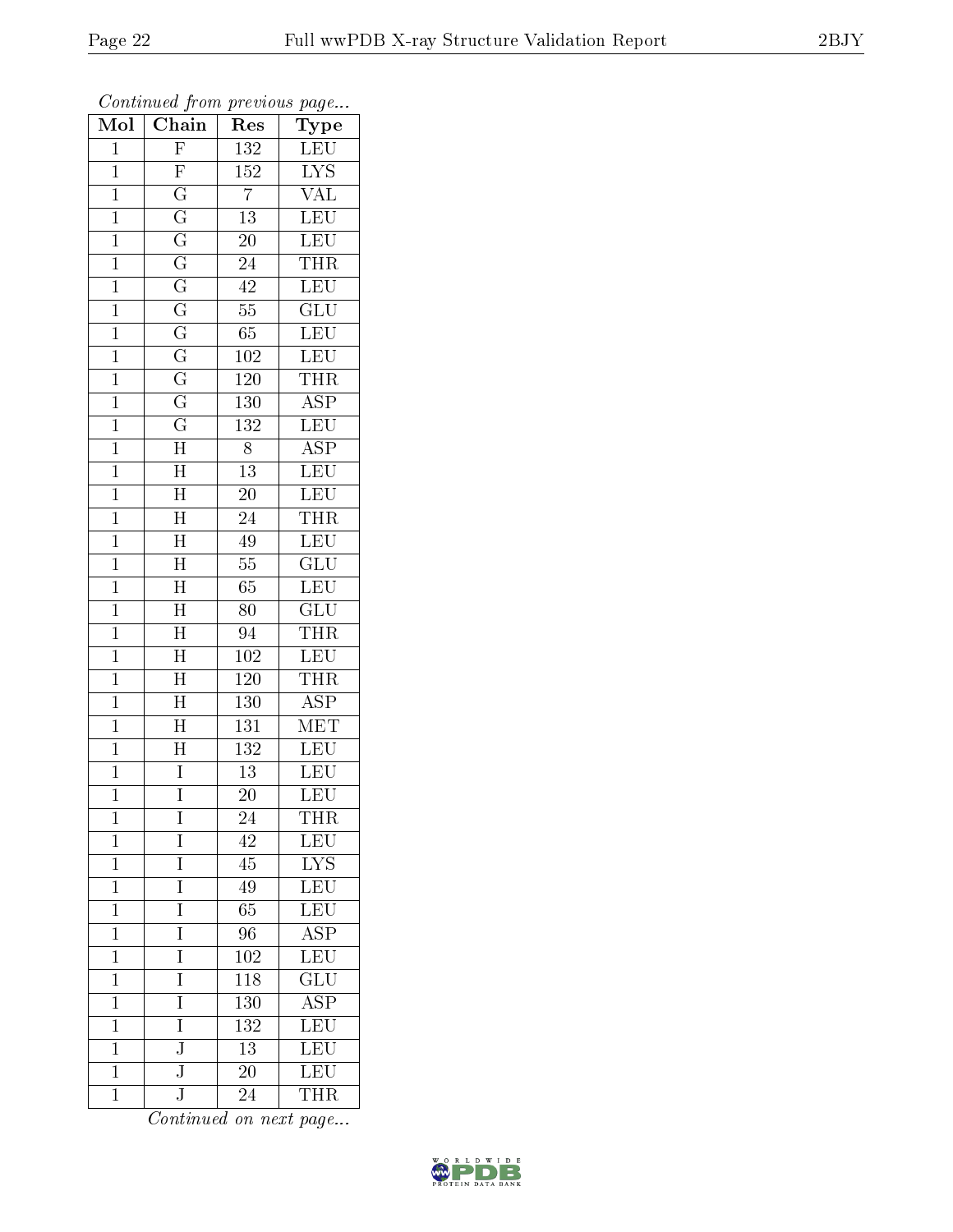| $\overline{\text{Mol}}$ | $\overline{\text{Chain}}$ | Res              | $\overline{\mathrm{Type}}$ |
|-------------------------|---------------------------|------------------|----------------------------|
| $\overline{1}$          | $\overline{\text{J}}$     | $\overline{41}$  | THR                        |
| $\mathbf{1}$            | J                         | 45               | $\overline{\text{LYS}}$    |
| $\mathbf{1}$            | $\overline{\text{J}}$     | 65               | LEU                        |
| $\overline{1}$          | $\overline{\text{J}}$     | 96               | $\overline{\text{ASP}}$    |
| $\mathbf{1}$            | $\overline{\text{J}}$     | $\overline{114}$ | $\overline{\text{LYS}}$    |
| $\overline{1}$          | $\overline{\text{J}}$     | 118              | $\overline{{\rm GLU}}$     |
| $\overline{1}$          | $\overline{\text{J}}$     | $\overline{119}$ | LEU                        |
| $\mathbf{1}$            | $\overline{\text{J}}$     | $\overline{120}$ | <b>THR</b>                 |
| $\mathbf{1}$            | ${\bf J}$                 | 122              | $\overline{\text{LYS}}$    |
| $\overline{1}$          | $\overline{\text{J}}$     | $\overline{132}$ | $\overline{\text{LEU}}$    |
| $\overline{1}$          | $\overline{\text{J}}$     | 152              | $\overline{\text{LYS}}$    |
| $\mathbf{1}$            | $\overline{\rm K}$        | $\overline{20}$  | $\overline{\text{LEU}}$    |
| $\overline{1}$          | $\overline{\mathrm{K}}$   | $\overline{24}$  | <b>THR</b>                 |
| $\mathbf{1}$            | $\overline{\mathrm{K}}$   | $\overline{45}$  | $\overline{\text{LYS}}$    |
| $\overline{1}$          | $\overline{\mathrm{K}}$   | $\overline{65}$  | LEU                        |
| $\overline{1}$          | $\overline{\mathrm{K}}$   | 94               | <b>THR</b>                 |
| $\overline{1}$          | $\overline{\mathrm{K}}$   | $\overline{100}$ | $\overline{\mathrm{GLU}}$  |
| $\mathbf{1}$            | $\overline{\mathrm{K}}$   | 103              | <b>VAL</b>                 |
| $\mathbf{1}$            | $\overline{\mathrm{K}}$   | 122              | $\overline{\text{LYS}}$    |
| $\mathbf{1}$            | $\overline{\mathrm{K}}$   | $\overline{123}$ | $\overline{\text{GLU}}$    |
| $\mathbf 1$             | $\overline{\mathrm{K}}$   | 132              | $\overline{\text{LEU}}$    |
| $\overline{1}$          | $\overline{\mathrm{L}}$   | $\overline{13}$  | $\overline{\text{LEU}}$    |
| $\mathbf{1}$            | $\overline{\mathrm{L}}$   | $\overline{20}$  | $\overline{\text{LEU}}$    |
| $\overline{1}$          | $\overline{\mathrm{L}}$   | $\overline{24}$  | <b>THR</b>                 |
| $\overline{1}$          | $\overline{\mathrm{L}}$   | 42               | $\overline{\text{LEU}}$    |
| $\mathbf{1}$            | $\overline{\mathrm{L}}$   | 45               | $\overline{\text{LYS}}$    |
| $\mathbf{1}$            | $\overline{\mathrm{L}}$   | $\overline{58}$  | $\overline{\text{ASP}}$    |
| $\overline{1}$          | $\overline{\mathrm{L}}$   | $\overline{65}$  | $\overline{\text{LEU}}$    |
| $\mathbf{1}$            | $\overline{\mathrm{L}}$   | $\overline{93}$  | <b>LYS</b>                 |
| $\mathbf{1}$            | $\overline{\text{L}}$     | 120              | <b>THR</b>                 |
| $\overline{1}$          | $\overline{\text{L}}$     | $\overline{132}$ | $\overline{\text{LEU}}$    |

Some sidechains can be flipped to improve hydrogen bonding and reduce clashes. All (40) such sidechains are listed below:

| Mol | Chain | Res | <b>Type</b> |
|-----|-------|-----|-------------|
|     |       | 15  | <b>HIS</b>  |
|     |       | 29  | <b>GLN</b>  |
|     |       | 38  | <b>ASN</b>  |
|     | В     | 15  | <b>HIS</b>  |
|     | R     | 29  | <b>GLN</b>  |
|     |       | 38  | <b>ASN</b>  |
|     |       | 56  | <b>GLN</b>  |

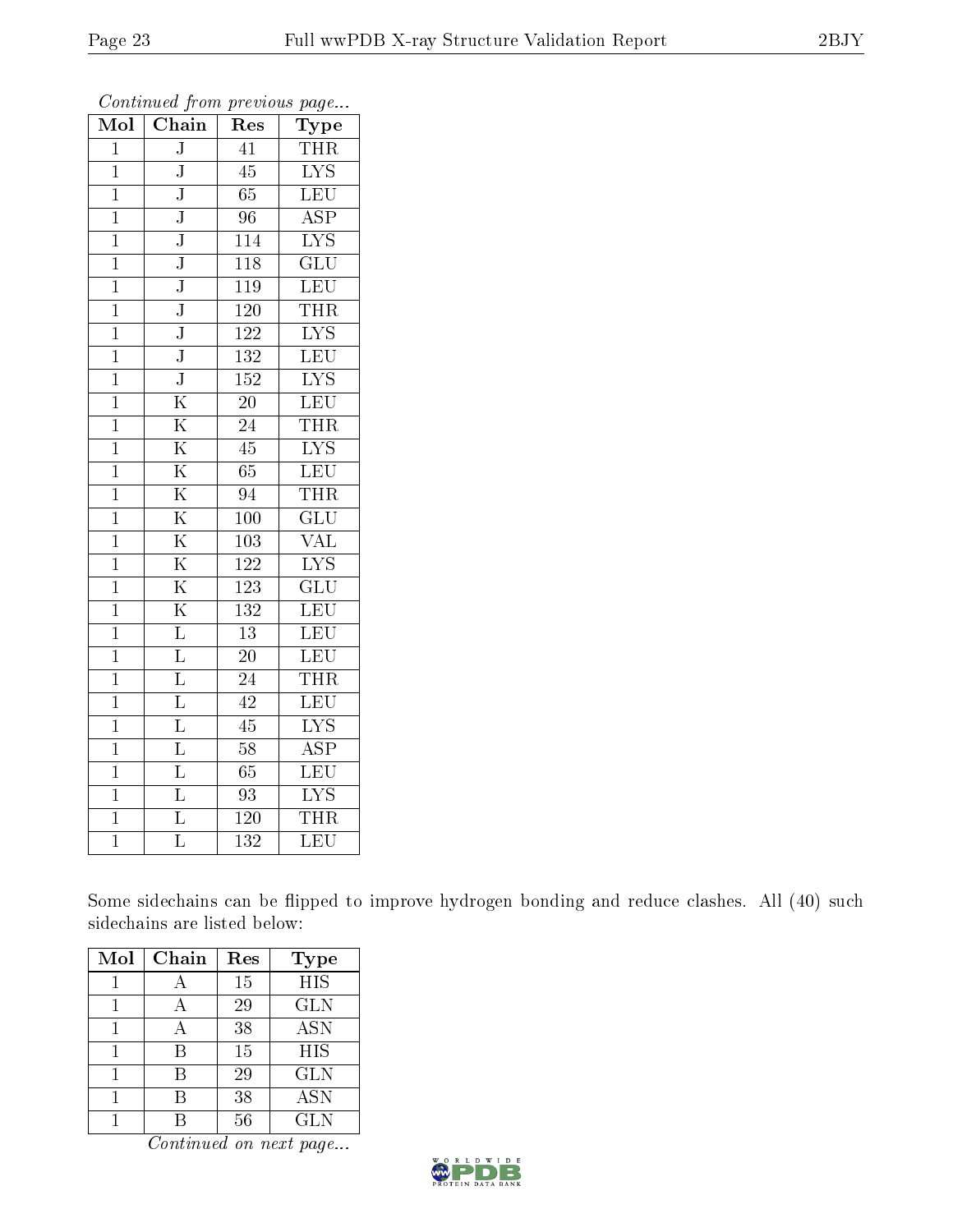| Mol            | Chain                   | ${\mathop{\mathrm{Res}}\nolimits}$ | Type                      |
|----------------|-------------------------|------------------------------------|---------------------------|
| $\overline{1}$ | $\overline{\mathbf{B}}$ | $\overline{81}$                    | <b>ASN</b>                |
| $\mathbf{1}$   | $\overline{\mathrm{B}}$ | $\overline{97}$                    | $\overline{\text{GLN}}$   |
| $\mathbf{1}$   | $\overline{\mathrm{B}}$ | 129                                | <b>ASN</b>                |
| $\mathbf{1}$   | $\overline{C}$          | $\overline{15}$                    | <b>HIS</b>                |
| $\mathbf{1}$   | $\overline{\rm C}$      | $\overline{29}$                    | $\overline{\text{GLN}}$   |
| $\mathbf{1}$   | $\overline{C}$          | 38                                 | <b>ASN</b>                |
| $\mathbf{1}$   | $\overline{\rm C}$      | $\overline{81}$                    | $\overline{\text{ASN}}$   |
| $\overline{1}$ | $\overline{\rm D}$      | $\overline{29}$                    | $\overline{\text{GLN}}$   |
| $\mathbf{1}$   | $\overline{\rm D}$      | 38                                 | <b>ASN</b>                |
| $\mathbf{1}$   | $\overline{\mathrm{D}}$ | $\overline{81}$                    | $\overline{\mathrm{ASN}}$ |
| $\mathbf{1}$   | $\overline{\mathrm{E}}$ | $\overline{15}$                    | $\overline{\mathrm{HIS}}$ |
| $\overline{1}$ | $\overline{\mathrm{F}}$ | $\overline{28}$                    | $\overline{\mathrm{HIS}}$ |
| $\overline{1}$ | $\overline{\mathrm{F}}$ | 29                                 | $\overline{\text{GLN}}$   |
| $\mathbf{1}$   | $\overline{F}$          | $\overline{37}$                    | $\overline{HIS}$          |
| $\overline{1}$ | $\overline{\mathrm{F}}$ | $\overline{38}$                    | $\overline{\text{ASN}}$   |
| $\mathbf{1}$   | $\overline{F}$          | 129                                | <b>ASN</b>                |
| $\overline{1}$ | $\overline{\mathrm{G}}$ | $\overline{29}$                    | $\overline{\text{GLN}}$   |
| $\mathbf{1}$   | $\overline{\mathrm{G}}$ | $\overline{81}$                    | <b>ASN</b>                |
| $\overline{1}$ | $\overline{\mathrm{G}}$ | $\overline{129}$                   | $\overline{\text{ASN}}$   |
| $\mathbf{1}$   | $\overline{\rm H}$      | 29                                 | $\overline{\text{GLN}}$   |
| $\mathbf{1}$   | $\overline{\rm H}$      | $\overline{37}$                    | $\overline{\mathrm{HIS}}$ |
| $\mathbf{1}$   | $\overline{\rm H}$      | $\overline{38}$                    | $\overline{\text{ASN}}$   |
| $\mathbf{1}$   | $\overline{I}$          | $15\,$                             | $\overline{\mathrm{HIS}}$ |
| $\mathbf{1}$   | Ī                       | $\overline{29}$                    | $\overline{\text{GLN}}$   |
| $\mathbf{1}$   | $\overline{I}$          | $\overline{129}$                   | ASN                       |
| $\mathbf{1}$   | $\overline{\text{J}}$   | $\overline{15}$                    | <b>HIS</b>                |
| $\mathbf 1$    | $\overline{\text{J}}$   | $\overline{29}$                    | $\overline{\text{GLN}}$   |
| $\mathbf{1}$   | $\overline{\text{J}}$   | $\overline{129}$                   | $\overline{\text{ASN}}$   |
| $\overline{1}$ | $\overline{\mathrm{K}}$ | $\overline{15}$                    | $\overline{\mathrm{HIS}}$ |
| $\mathbf{1}$   | $\overline{\mathrm{K}}$ | $\overline{129}$                   | $\overline{\mathrm{ASN}}$ |
| $\overline{1}$ | $\overline{\mathrm{L}}$ | 15                                 | $\overline{\mathrm{HIS}}$ |
| $\mathbf{1}$   | $\overline{\mathrm{L}}$ | $\overline{28}$                    | $\overline{\mathrm{HIS}}$ |
| $\mathbf 1$    | $\overline{\mathrm{L}}$ | 29                                 | $\overline{\text{GLN}}$   |

Continued from previous page...

#### 5.3.3 RNA [O](https://www.wwpdb.org/validation/2017/XrayValidationReportHelp#rna)i

There are no RNA molecules in this entry.

### 5.4 Non-standard residues in protein, DNA, RNA chains (i)

There are no non-standard protein/DNA/RNA residues in this entry.

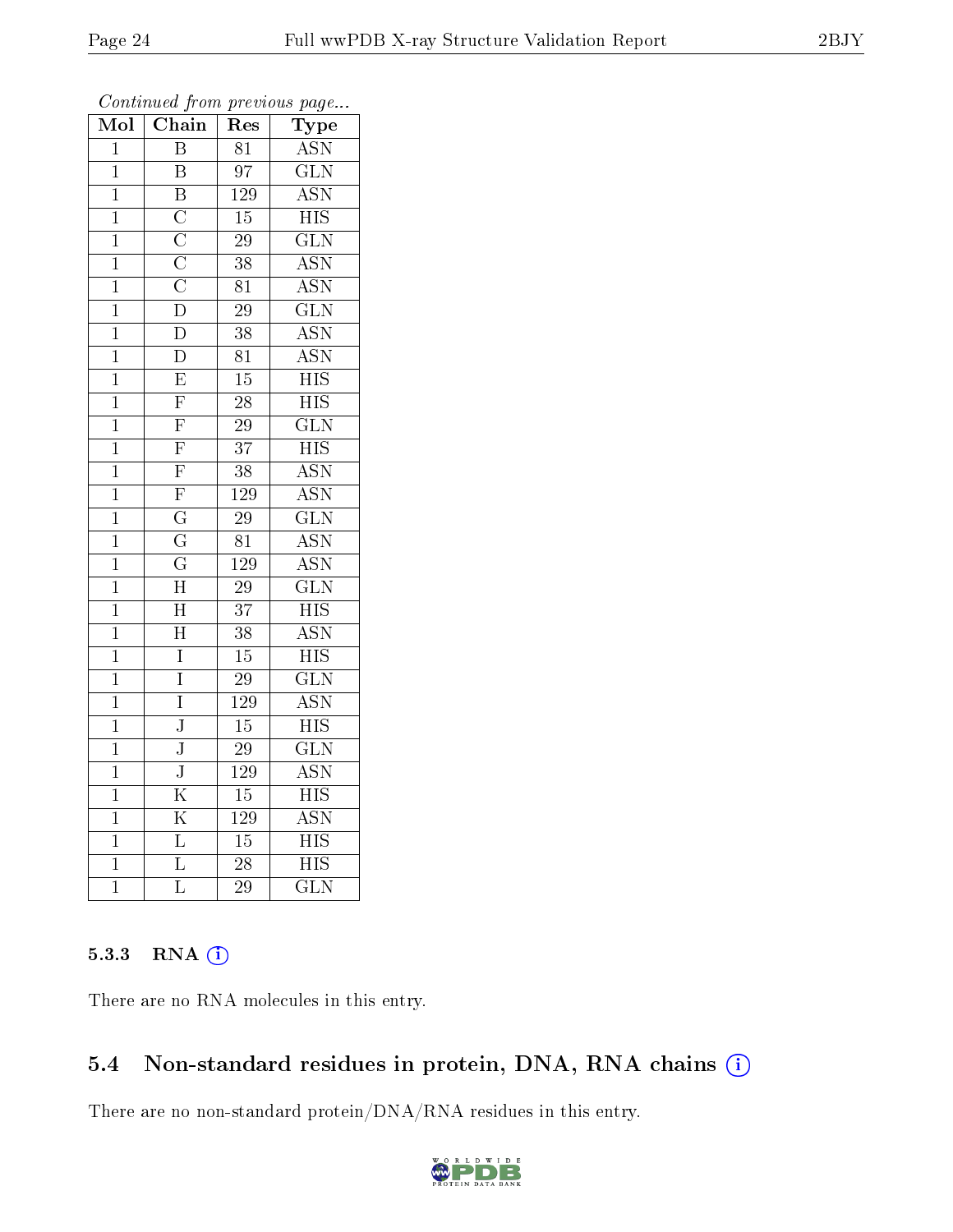#### 5.5 Carbohydrates (i)

There are no carbohydrates in this entry.

### 5.6 Ligand geometry  $(i)$

There are no ligands in this entry.

### 5.7 [O](https://www.wwpdb.org/validation/2017/XrayValidationReportHelp#nonstandard_residues_and_ligands)ther polymers  $(i)$

There are no such residues in this entry.

#### 5.8 Polymer linkage issues  $(i)$

There are no chain breaks in this entry.

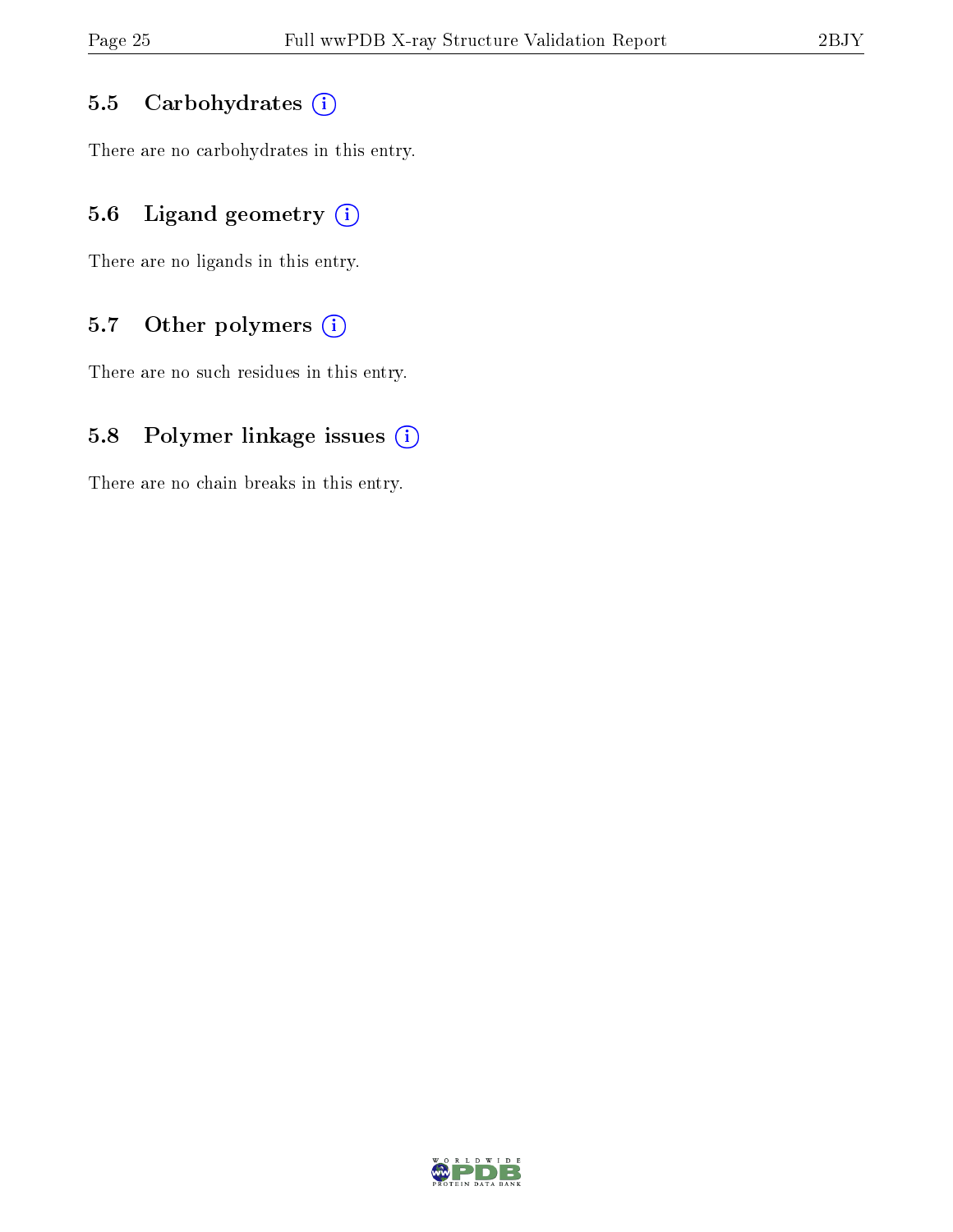# 6 Fit of model and data  $(i)$

# 6.1 Protein, DNA and RNA chains  $(i)$

In the following table, the column labelled  $#RSRZ> 2'$  contains the number (and percentage) of RSRZ outliers, followed by percent RSRZ outliers for the chain as percentile scores relative to all X-ray entries and entries of similar resolution. The OWAB column contains the minimum, median,  $95<sup>th</sup>$  percentile and maximum values of the occupancy-weighted average B-factor per residue. The column labelled ' $Q< 0.9$ ' lists the number of (and percentage) of residues with an average occupancy less than 0.9.

| Mol          | Chain         | Analysed         | ${ <\hspace{-1.5pt}{\mathrm{RSRZ}} \hspace{-1.5pt}>}$ | $\#\text{RSRZ}\text{>2}$   | $OWAB(A^2)$    | Q<0.9          |
|--------------|---------------|------------------|-------------------------------------------------------|----------------------------|----------------|----------------|
| $\mathbf{1}$ | $\bf{A}$      | $150/156$ (96%)  | $-0.31$                                               | $4(2\%)$<br>54<br>48       | 10, 18, 33, 41 | $\theta$       |
| $\mathbf{1}$ | B             | $151/156$ (96\%) | $-0.27$                                               | 73<br>77<br>$2(1\%)$       | 12, 18, 33, 42 | $\overline{0}$ |
| $\mathbf{1}$ | $\mathcal{C}$ | $150/156$ (96%)  | $-0.29$                                               | 0   100   100              | 12, 18, 33, 39 | $\overline{0}$ |
| $\mathbf{1}$ | D             | $150/156$ (96%)  | $-0.27$                                               | $3(2\%)$<br>60<br>65       | 12, 18, 33, 39 | $\overline{0}$ |
| $\mathbf{1}$ | E             | $150/156$ (96%)  | $-0.31$                                               | 86<br>$1(0\%)$<br> 87      | 12, 18, 32, 41 | $\theta$       |
| $\mathbf{1}$ | $\mathbf{F}$  | $150/156$ (96\%) | $-0.31$                                               | $\vert$ 86<br>$1(0\%)$ 87  | 11, 18, 32, 43 | $\overline{0}$ |
| $\mathbf{1}$ | $\rm G$       | $150/156$ (96%)  | $-0.38$                                               | 0   100   100              | 10, 18, 32, 40 | $\overline{0}$ |
| $\mathbf{1}$ | H             | $149/156(95\%)$  | $-0.37$                                               | $0$   100  <br>$\vert$ 100 | 10, 18, 31, 40 | $\theta$       |
| $\mathbf{1}$ | $\mathbf{I}$  | $150/156(96\%)$  | $-0.22$                                               | $3(2\%)$ 65<br>60          | 10, 18, 32, 42 | $\overline{0}$ |
| $\mathbf{1}$ | $\mathbf{J}$  | $150/156$ (96\%) | $-0.34$                                               | 0   100   100              | 10, 18, 32, 40 | $\theta$       |
| $\mathbf{1}$ | $\rm K$       | $149/156$ (95%)  | $-0.33$                                               | 87<br>$1(0\%)$<br>86       | 11, 18, 31, 40 | $\theta$       |
| $\mathbf{1}$ | $\mathbf{L}$  | $152/156$ (97%)  | $-0.30$                                               | $2(1\%)$<br> 77 <br>73     | 11, 18, 34, 43 | $\theta$       |
| All          | All           | 1801/1872 (96%)  | $-0.31$                                               | $82\,$<br>17 $(0\%)$<br>84 | 10, 18, 33, 43 | $\overline{0}$ |

All (17) RSRZ outliers are listed below:

| Mol          | $Chain$      | Res | <b>Type</b> | <b>RSRZ</b> |
|--------------|--------------|-----|-------------|-------------|
| 1            | $\mathbf{I}$ | 7   | VAL         | 3.7         |
| 1            | F            | 156 | GLU         | 3.6         |
| 1            | R            | 156 | GLU         | 3.4         |
| 1            | E            | 156 | GLU         | 3.4         |
| 1            | А            | 156 | GLU         | 3.2         |
| 1            | L            | 156 | GLU         | 2.9         |
| 1            | А            | 91  | <b>LYS</b>  | 2.9         |
| $\mathbf{1}$ | А            | 92  | PRO         | 2.7         |
| $\mathbf{1}$ | В            | 155 | LEU         | 2.7         |
| 1            |              | 156 | GLU         | 2.6         |
| 1            |              | 90  | THR.        | 2.5         |